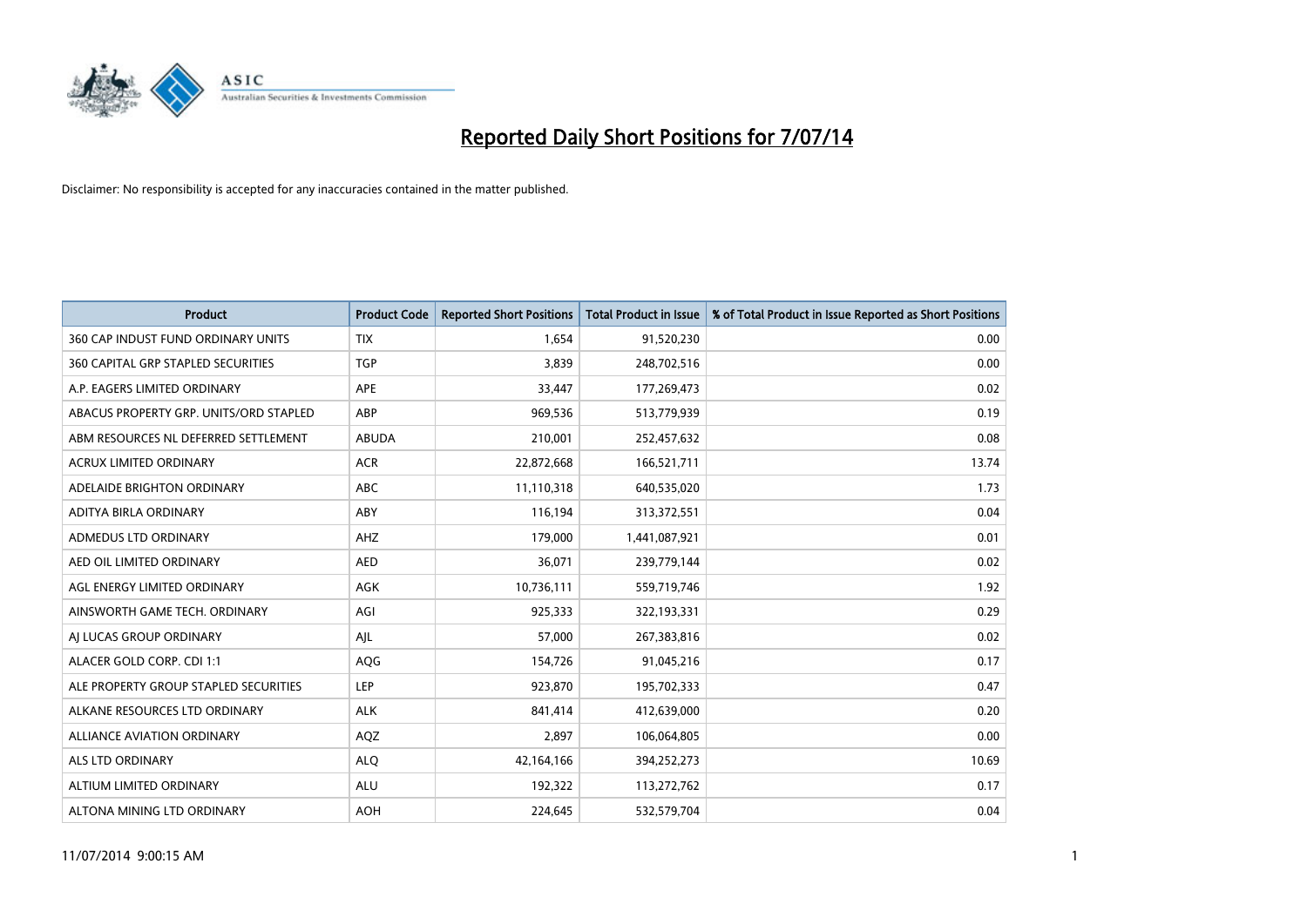

| <b>Product</b>                          | <b>Product Code</b> | <b>Reported Short Positions</b> | <b>Total Product in Issue</b> | % of Total Product in Issue Reported as Short Positions |
|-----------------------------------------|---------------------|---------------------------------|-------------------------------|---------------------------------------------------------|
| ALUMINA LIMITED ORDINARY                | <b>AWC</b>          | 82,475,092                      | 2,806,225,615                 | 2.94                                                    |
| AMALGAMATED HOLDINGS ORDINARY           | <b>AHD</b>          | 7,221                           | 157,864,530                   | 0.00                                                    |
| AMCOM TELECOMM. ORDINARY                | AMM                 | 2,199,645                       | 264,835,089                   | 0.83                                                    |
| AMCOR LIMITED ORDINARY                  | <b>AMC</b>          | 6,026,510                       | 1,206,684,923                 | 0.50                                                    |
| AMP CAPITAL CHINA ORDINARY UNITS        | AGF                 | 10,984,000                      | 374,593,484                   | 2.93                                                    |
| AMP LIMITED ORDINARY                    | AMP                 | 32,627,369                      | 2,957,737,964                 | 1.10                                                    |
| ANSELL LIMITED ORDINARY                 | <b>ANN</b>          | 5,896,213                       | 152,937,881                   | 3.86                                                    |
| ANTARES ENERGY LTD ORDINARY             | AZZ                 | 336,953                         | 255,000,000                   | 0.13                                                    |
| ANZ BANKING GRP LTD ORDINARY            | ANZ                 | 8,149,190                       | 2,756,583,456                 | 0.30                                                    |
| APA GROUP STAPLED SECURITIES            | <b>APA</b>          | 13,939,932                      | 835,750,807                   | 1.67                                                    |
| APN NEWS & MEDIA ORDINARY               | <b>APN</b>          | 2,284,537                       | 1,029,041,356                 | 0.22                                                    |
| AQUARIUS PLATINUM. ORDINARY             | <b>AOP</b>          | 4,959,219                       | 1,464,310,359                 | 0.34                                                    |
| AQUILA RESOURCES ORDINARY               | <b>AQA</b>          | 866,116                         | 411,804,442                   | 0.21                                                    |
| ARB CORPORATION ORDINARY                | <b>ARP</b>          | 1,677,680                       | 72,493,302                    | 2.31                                                    |
| ARDENT LEISURE GROUP STAPLED SECURITIES | AAD                 | 4,823,796                       | 405,055,708                   | 1.19                                                    |
| ARENA REIT. ORDINARY UNITS              | <b>ARF</b>          | 25,139                          | 211,495,653                   | 0.01                                                    |
| ARISTOCRAT LEISURE ORDINARY             | ALL                 | 4,111,077                       | 551,418,047                   | 0.75                                                    |
| ARRIUM LTD ORDINARY                     | ARI                 | 25,206,988                      | 1,366,183,142                 | 1.85                                                    |
| ASALEO CARE LIMITED ORDINARY            | AHY                 | 3,500,028                       | 603,059,070                   | 0.58                                                    |
| ASCIANO LIMITED ORDINARY                | <b>AIO</b>          | 12,100,195                      | 975,385,664                   | 1.24                                                    |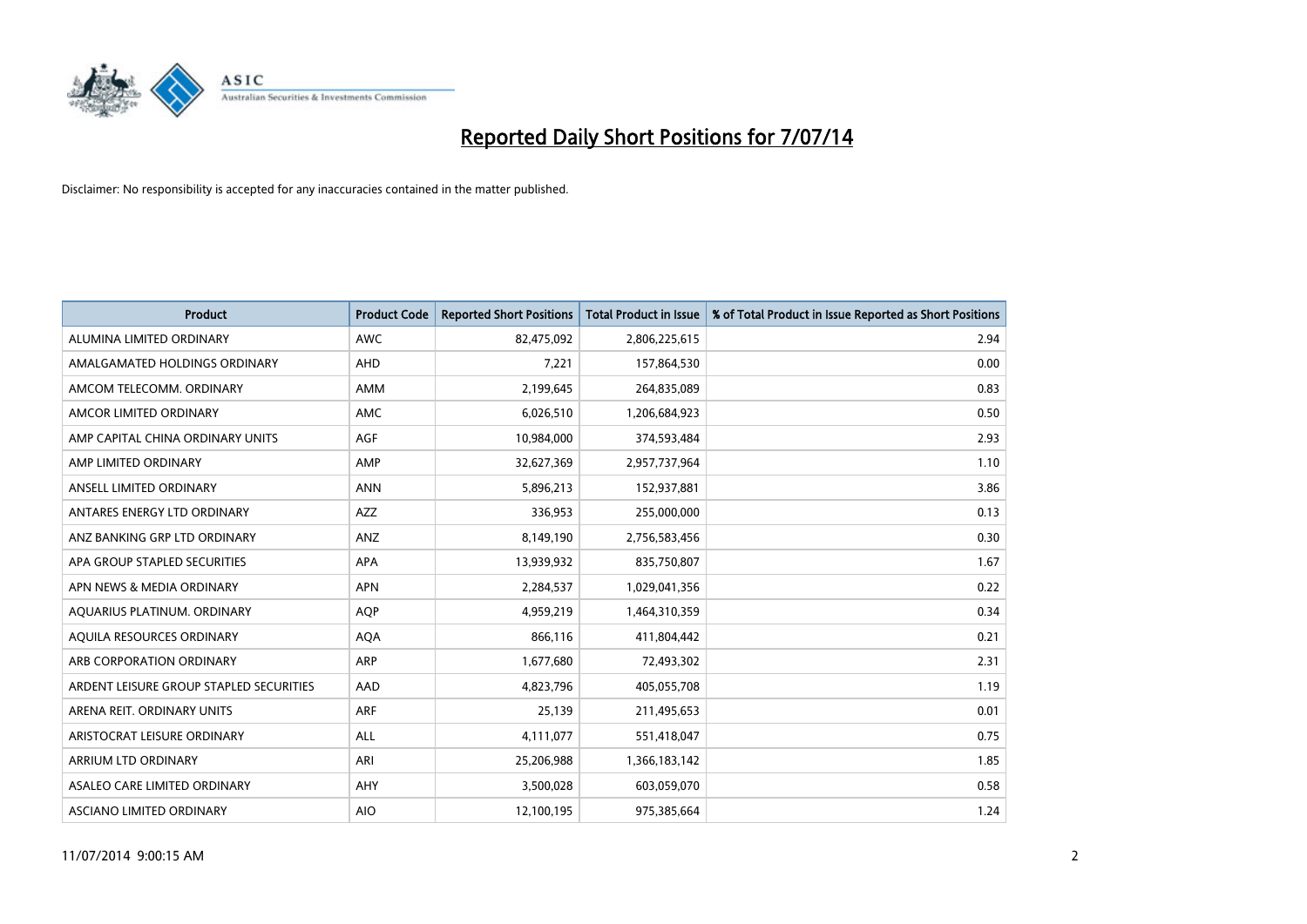

| <b>Product</b>                            | <b>Product Code</b> | <b>Reported Short Positions</b> | <b>Total Product in Issue</b> | % of Total Product in Issue Reported as Short Positions |
|-------------------------------------------|---------------------|---------------------------------|-------------------------------|---------------------------------------------------------|
| ASG GROUP LIMITED ORDINARY                | ASZ                 | 562,788                         | 206,720,839                   | 0.27                                                    |
| ASPEN GROUP ORD/UNITS STAPLED             | <b>APZ</b>          | 24,392                          | 119,948,774                   | 0.02                                                    |
| ASTRO JAP PROP GROUP STAPLED US PROHIBIT. | AJA                 | 11,374                          | 67,211,752                    | 0.02                                                    |
| ASX LIMITED ORDINARY                      | ASX                 | 5,009,651                       | 193,595,162                   | 2.59                                                    |
| ATLAS IRON LIMITED ORDINARY               | <b>AGO</b>          | 96,906,760                      | 915,496,158                   | 10.59                                                   |
| ATRUM COAL NL ORDINARY                    | <b>ATU</b>          | 359,571                         | 76,305,842                    | 0.47                                                    |
| AURIZON HOLDINGS LTD ORDINARY             | AZJ                 | 8,052,786                       | 2,137,284,503                 | 0.38                                                    |
| AURORA OIL & GAS ORDINARY                 | AUT                 | 15,477                          | 448,785,778                   | 0.00                                                    |
| AUSDRILL LIMITED ORDINARY                 | ASL                 | 23,855,300                      | 312,277,224                   | 7.64                                                    |
| AUSENCO LIMITED ORDINARY                  | <b>AAX</b>          | 2,972,685                       | 168,449,799                   | 1.76                                                    |
| <b>AUSTAL LIMITED ORDINARY</b>            | ASB                 | 127,984                         | 346,379,377                   | 0.04                                                    |
| AUSTBROKERS HOLDINGS ORDINARY             | <b>AUB</b>          | 398,024                         | 59,955,596                    | 0.66                                                    |
| <b>AUSTIN ENGINEERING ORDINARY</b>        | <b>ANG</b>          | 1,400,437                       | 84,274,004                    | 1.66                                                    |
| AUSTRALAND PROPERTY STAPLED SECURITY      | <b>ALZ</b>          | 29,252,493                      | 578,984,528                   | 5.05                                                    |
| AUSTRALIAN AGRICULT, ORDINARY             | AAC                 | 3,502,494                       | 532,474,721                   | 0.66                                                    |
| AUSTRALIAN FOUNDAT, ORDINARY              | AFI                 | 100                             | 1,049,055,166                 | 0.00                                                    |
| AUSTRALIAN INFR LTD ORDINARY              | <b>AIX</b>          | 14,364                          | 620,733,944                   | 0.00                                                    |
| AUSTRALIAN PHARM. ORDINARY                | API                 | 10,750,738                      | 488,115,883                   | 2.20                                                    |
| AUTOMOTIVE HOLDINGS ORDINARY              | <b>AHE</b>          | 374,453                         | 306,437,941                   | 0.12                                                    |
| AVANCO RESOURCES LTD ORDINARY             | AVB                 | 89,724                          | 1,661,675,855                 | 0.01                                                    |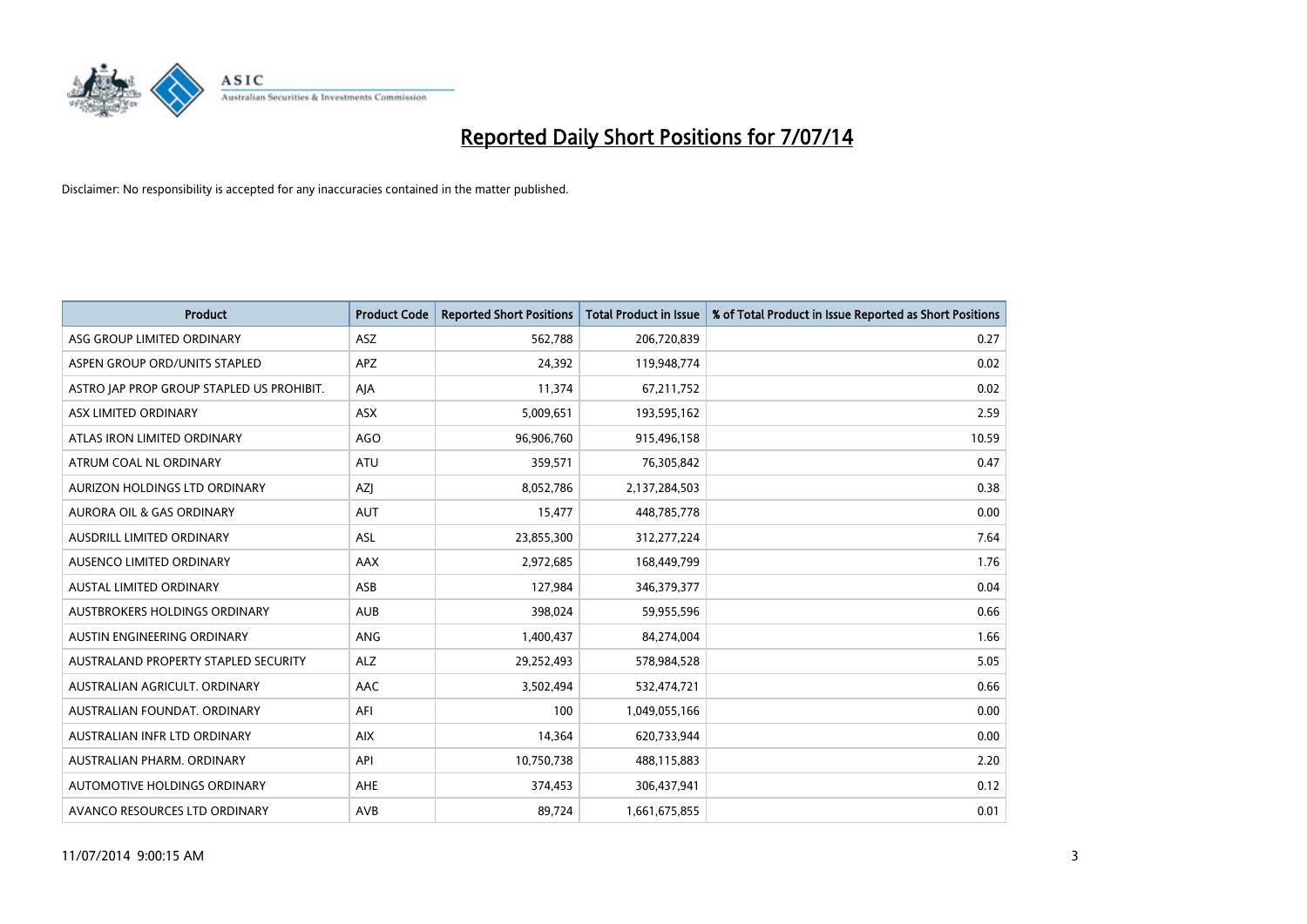

| <b>Product</b>                       | <b>Product Code</b> | <b>Reported Short Positions</b> | <b>Total Product in Issue</b> | % of Total Product in Issue Reported as Short Positions |
|--------------------------------------|---------------------|---------------------------------|-------------------------------|---------------------------------------------------------|
| AVEO GROUP STAPLED SECURITIES        | AOG                 | 11,070,517                      | 500,111,460                   | 2.21                                                    |
| AWE LIMITED ORDINARY                 | AWE                 | 1,805,462                       | 522,696,385                   | 0.35                                                    |
| AZONTO PET LTD ORDINARY              | APY                 | 1                               | 1,158,625,100                 | 0.00                                                    |
| AZUMAH RESOURCES ORDINARY            | <b>AZM</b>          | $\mathbf{1}$                    | 356,189,096                   | 0.00                                                    |
| <b>BANDANNA ENERGY ORDINARY</b>      | <b>BND</b>          | 23,973,813                      | 528,481,199                   | 4.54                                                    |
| BANK OF QUEENSLAND. ORDINARY         | <b>BOO</b>          | 1,867,864                       | 362,516,534                   | 0.52                                                    |
| <b>BANNERMAN RESOURCES ORDINARY</b>  | <b>BMN</b>          | 199,998                         | 326,653,076                   | 0.06                                                    |
| <b>BASE RES LIMITED ORDINARY</b>     | <b>BSE</b>          | 5,517,119                       | 561,840,029                   | 0.98                                                    |
| BATHURST RES LTD. ORDINARY           | <b>BRL</b>          | 1,257,858                       | 944,931,961                   | 0.13                                                    |
| <b>BC IRON LIMITED ORDINARY</b>      | <b>BCI</b>          | 3,324,662                       | 124,345,439                   | 2.67                                                    |
| BEACH ENERGY LIMITED ORDINARY        | <b>BPT</b>          | 16,417,242                      | 1,292,897,809                 | 1.27                                                    |
| BEADELL RESOURCE LTD ORDINARY        | <b>BDR</b>          | 20,859,442                      | 798,657,280                   | 2.61                                                    |
| BEGA CHEESE LTD ORDINARY             | <b>BGA</b>          | 799,105                         | 152,245,802                   | 0.52                                                    |
| BENDIGO AND ADELAIDE ORDINARY        | <b>BEN</b>          | 11,429,342                      | 447,716,078                   | 2.55                                                    |
| BENITEC BIOPHARMA ORDINARY           | <b>BLT</b>          | 1,395                           | 114,898,793                   | 0.00                                                    |
| BENTHAM IMF LTD ORDINARY             | <b>IMF</b>          | 3,973,936                       | 165,370,269                   | 2.40                                                    |
| BERKELEY RESOURCES ORDINARY          | <b>BKY</b>          | 8,353                           | 180,361,323                   | 0.00                                                    |
| <b>BHP BILLITON LIMITED ORDINARY</b> | <b>BHP</b>          | 6,850,159                       | 3,211,691,105                 | 0.21                                                    |
| <b>BIGAIR GROUP LIMITED ORDINARY</b> | <b>BGL</b>          | 45,160                          | 172,872,340                   | 0.03                                                    |
| <b>BILLABONG ORDINARY</b>            | <b>BBG</b>          | 12,861,292                      | 990,370,034                   | 1.30                                                    |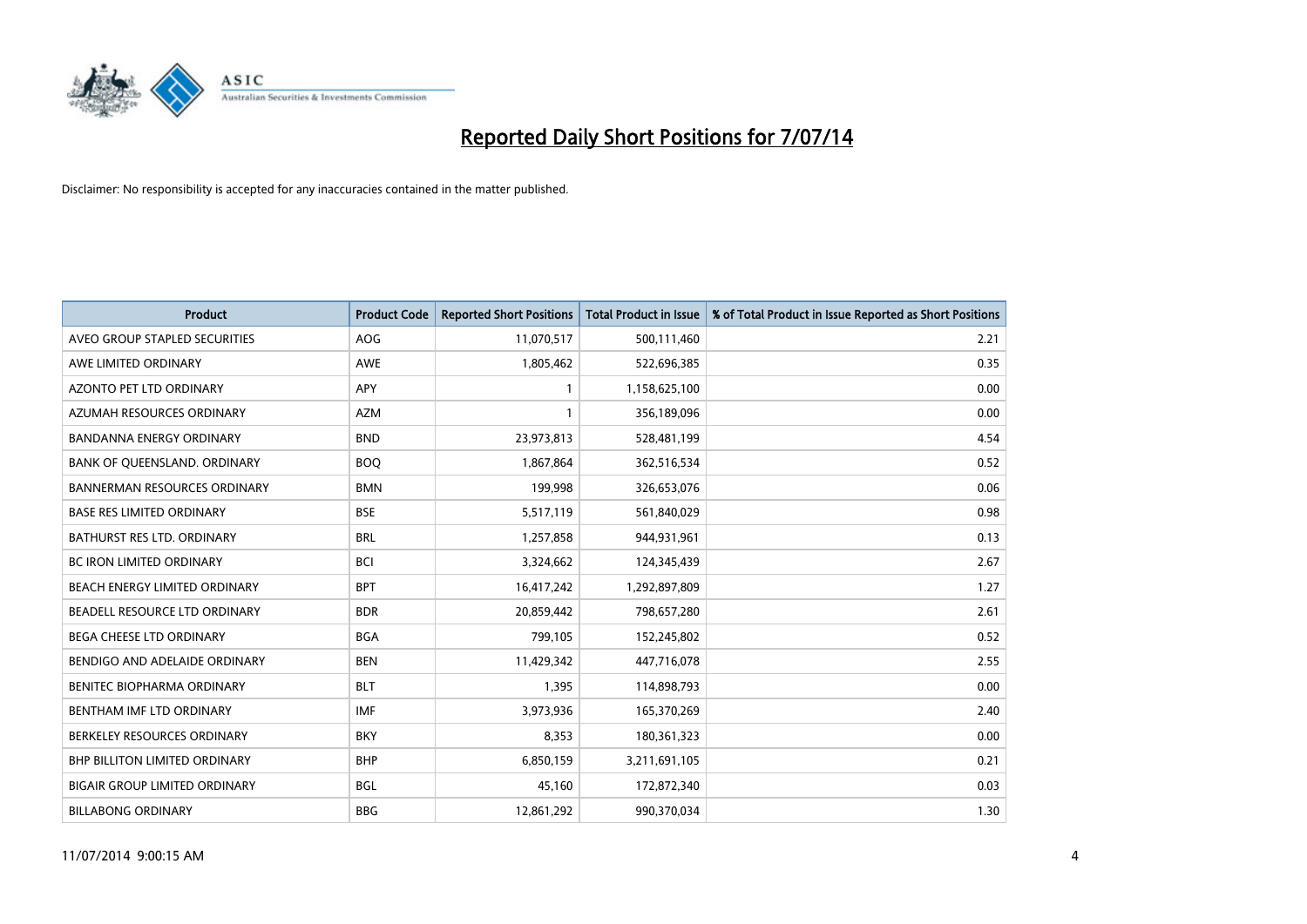

| <b>Product</b>                                | <b>Product Code</b> | <b>Reported Short Positions</b> | <b>Total Product in Issue</b> | % of Total Product in Issue Reported as Short Positions |
|-----------------------------------------------|---------------------|---------------------------------|-------------------------------|---------------------------------------------------------|
| <b>BIONOMICS LIMITED ORDINARY</b>             | <b>BNO</b>          | 6,591                           | 417,356,567                   | 0.00                                                    |
| <b>BLACKMORES LIMITED ORDINARY</b>            | <b>BKL</b>          | 9,063                           | 17,113,392                    | 0.05                                                    |
| <b>BLACKTHORN RESOURCES ORD US PROHIBITED</b> | <b>BTR</b>          | 27,674                          | 164,285,950                   | 0.02                                                    |
| BLUESCOPE STEEL LTD ORDINARY                  | <b>BSL</b>          | 697,123                         | 558,848,896                   | 0.12                                                    |
| <b>BOART LONGYEAR ORDINARY</b>                | <b>BLY</b>          | 38,098,721                      | 461,163,412                   | 8.26                                                    |
| BORAL LIMITED. ORDINARY                       | <b>BLD</b>          | 19,406,420                      | 782,736,249                   | 2.48                                                    |
| <b>BRADKEN LIMITED ORDINARY</b>               | <b>BKN</b>          | 15,192,356                      | 171,027,249                   | 8.88                                                    |
| <b>BRAMBLES LIMITED ORDINARY</b>              | <b>BXB</b>          | 1,642,812                       | 1,563,421,437                 | 0.11                                                    |
| <b>BREVILLE GROUP LTD ORDINARY</b>            | <b>BRG</b>          | 3,418,522                       | 130,095,322                   | 2.63                                                    |
| <b>BRICKWORKS LIMITED ORDINARY</b>            | <b>BKW</b>          | 81,931                          | 148,038,996                   | 0.06                                                    |
| BROCKMAN MINING LTD ORDINARY                  | <b>BCK</b>          | 414,026                         | 8,381,982,131                 | 0.00                                                    |
| BT INVESTMENT MNGMNT ORDINARY                 | <b>BTT</b>          | 93,426                          | 284,384,906                   | 0.03                                                    |
| <b>BURU ENERGY ORDINARY</b>                   | <b>BRU</b>          | 18,441,340                      | 298,505,530                   | 6.18                                                    |
| <b>BWP TRUST ORDINARY UNITS</b>               | <b>BWP</b>          | 8,747,623                       | 634,395,195                   | 1.38                                                    |
| CABCHARGE AUSTRALIA ORDINARY                  | CAB                 | 10,110,505                      | 120,430,683                   | 8.40                                                    |
| <b>CALIBRE GROUP LTD ORDINARY</b>             | <b>CGH</b>          | 2,293                           | 333,200,148                   | 0.00                                                    |
| CALTEX AUSTRALIA ORDINARY                     | <b>CTX</b>          | 2,903,839                       | 270,000,000                   | 1.08                                                    |
| CAPITOL HEALTH ORDINARY                       | CAJ                 | 306,591                         | 431,180,115                   | 0.07                                                    |
| <b>CARDNO LIMITED ORDINARY</b>                | CDD                 | 7,434,125                       | 162,627,638                   | 4.57                                                    |
| <b>CARINDALE PROPERTY UNIT</b>                | <b>CDP</b>          | 128                             | 70,000,000                    | 0.00                                                    |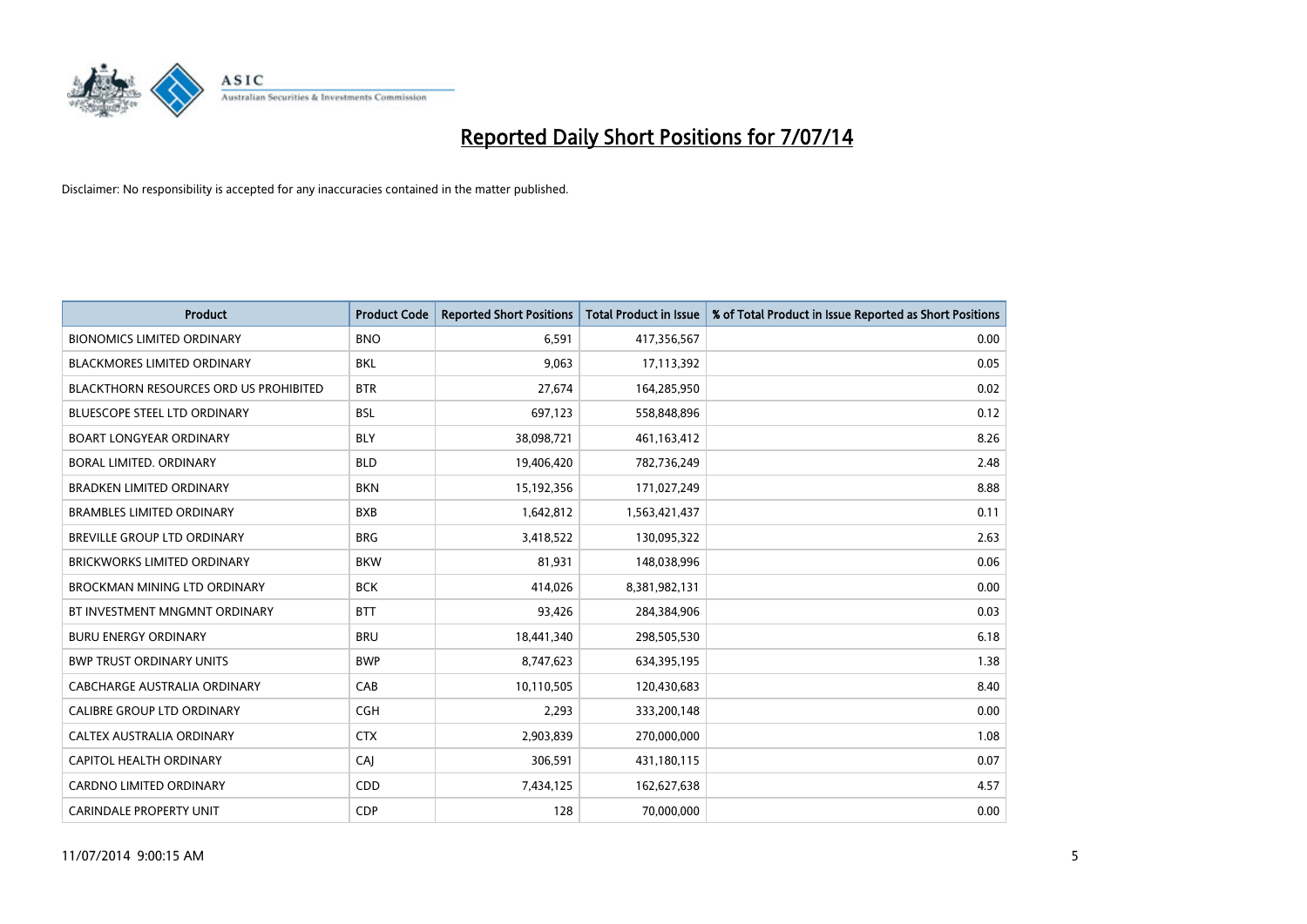

| <b>Product</b>                          | <b>Product Code</b> | <b>Reported Short Positions</b> | <b>Total Product in Issue</b> | % of Total Product in Issue Reported as Short Positions |
|-----------------------------------------|---------------------|---------------------------------|-------------------------------|---------------------------------------------------------|
| CARNARVON PETROLEUM ORDINARY            | <b>CVN</b>          | 734                             | 987,176,977                   | 0.00                                                    |
| CARSALES.COM LTD ORDINARY               | <b>CRZ</b>          | 6,585,580                       | 237,828,965                   | 2.77                                                    |
| <b>CASH CONVERTERS ORDINARY</b>         | CCV                 | 9,781,738                       | 428,886,124                   | 2.28                                                    |
| CEDAR WOODS PROP. ORDINARY              | <b>CWP</b>          | 226,064                         | 78,336,371                    | 0.29                                                    |
| CENTRAL PETROLEUM ORDINARY              | <b>CTP</b>          | 1,701,594                       | 348,718,957                   | 0.49                                                    |
| <b>CERAMIC FUEL CELLS ORDINARY</b>      | <b>CFU</b>          | 4,058                           | 2,507,761,565                 | 0.00                                                    |
| CFS RETAIL TRUST GRP STAPLED SECURITIES | <b>CFX</b>          | 70,997,228                      | 3,018,050,810                 | 2.35                                                    |
| <b>CHALLENGER LIMITED ORDINARY</b>      | <b>CGF</b>          | 705,294                         | 530,862,585                   | 0.13                                                    |
| CHANDLER MACLEOD LTD ORDINARY           | <b>CMG</b>          | 48.748                          | 547,985,086                   | 0.01                                                    |
| CHARTER HALL GROUP STAPLED US PROHIBIT. | <b>CHC</b>          | 389,837                         | 347,989,262                   | 0.11                                                    |
| <b>CHARTER HALL RETAIL UNITS</b>        | <b>CQR</b>          | 9,718,481                       | 369,040,750                   | 2.63                                                    |
| <b>CHORUS LIMITED ORDINARY</b>          | <b>CNU</b>          | 128,577                         | 396,369,767                   | 0.03                                                    |
| COAL OF AFRICA LTD ORDINARY             | <b>CZA</b>          | 426                             | 1,048,368,613                 | 0.00                                                    |
| <b>COALSPUR MINES LTD ORDINARY</b>      | <b>CPL</b>          | 2,948,891                       | 641,544,455                   | 0.46                                                    |
| <b>COBAR CONSOLIDATED ORDINARY</b>      | CCU                 | 100,000                         | 329,715,353                   | 0.03                                                    |
| COCA-COLA AMATIL ORDINARY               | <b>CCL</b>          | 10,608,056                      | 763,590,249                   | 1.39                                                    |
| COCHLEAR LIMITED ORDINARY               | <b>COH</b>          | 10,484,294                      | 57,062,020                    | 18.37                                                   |
| <b>COCKATOO COAL ORDINARY</b>           | COK                 | 167,987                         | 4,560,196,928                 | 0.00                                                    |
| <b>CODAN LIMITED ORDINARY</b>           | <b>CDA</b>          | 654,374                         | 176,969,924                   | 0.37                                                    |
| COFFEY INTERNATIONAL ORDINARY           | <b>COF</b>          | 7,994                           | 255,833,165                   | 0.00                                                    |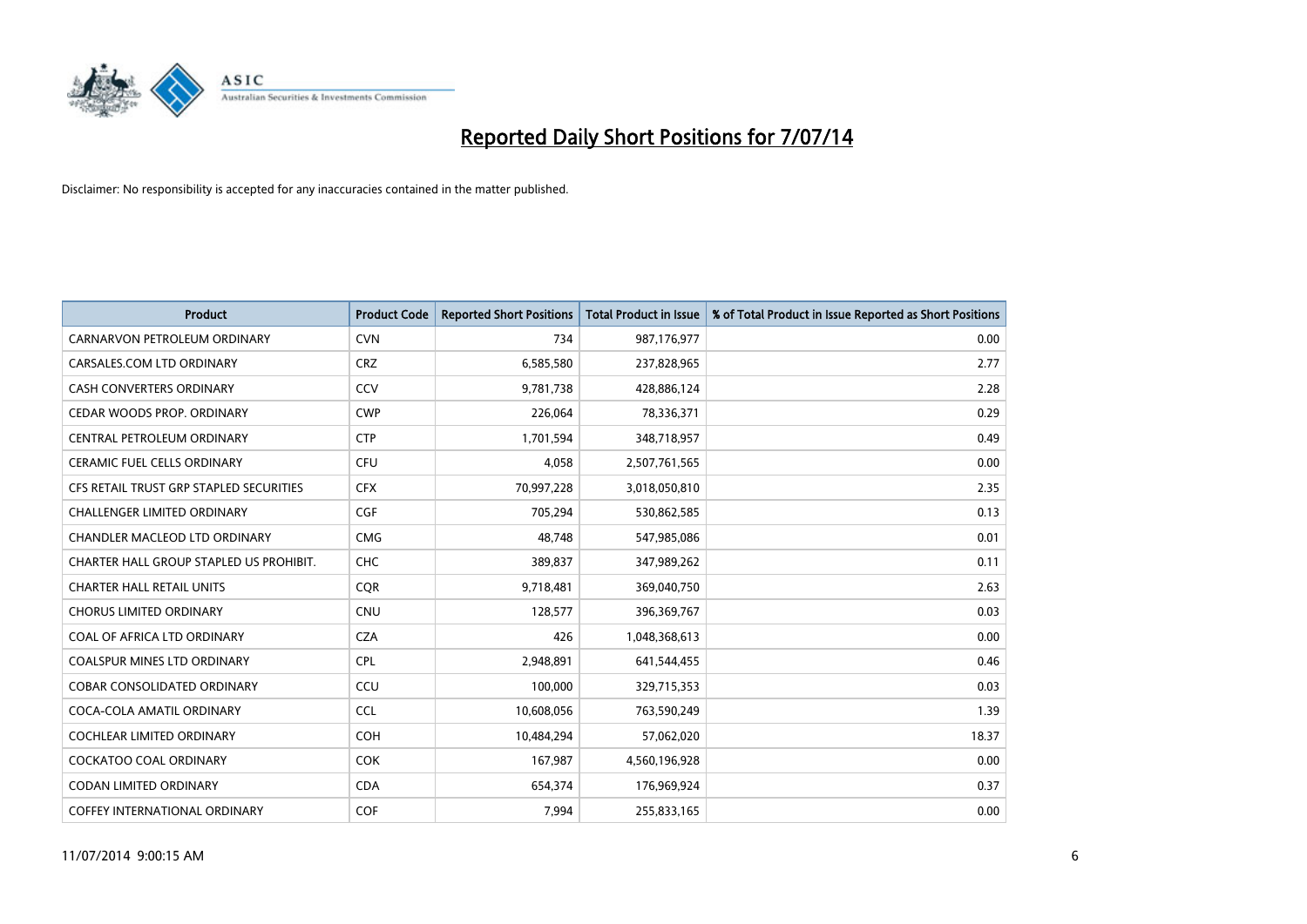

| <b>Product</b>                          | <b>Product Code</b> | <b>Reported Short Positions</b> | <b>Total Product in Issue</b> | % of Total Product in Issue Reported as Short Positions |
|-----------------------------------------|---------------------|---------------------------------|-------------------------------|---------------------------------------------------------|
| <b>COKAL LTD ORDINARY</b>               | <b>CKA</b>          | 6,820                           | 471,103,926                   | 0.00                                                    |
| <b>COLLECTION HOUSE ORDINARY</b>        | <b>CLH</b>          | 2,167,600                       | 129,717,785                   | 1.67                                                    |
| <b>COLLINS FOODS LTD ORDINARY</b>       | <b>CKF</b>          | 80,547                          | 93,000,003                    | 0.09                                                    |
| COMMONWEALTH BANK, ORDINARY             | <b>CBA</b>          | 8,782,017                       | 1,621,319,194                 | 0.54                                                    |
| <b>COMPASS RESOURCES ORDINARY</b>       | <b>CMR</b>          | 7,472                           | 1,403,744,100                 | 0.00                                                    |
| <b>COMPUTERSHARE LTD ORDINARY</b>       | <b>CPU</b>          | 12,401,029                      | 556,203,079                   | 2.23                                                    |
| <b>CORP TRAVEL LIMITED ORDINARY</b>     | <b>CTD</b>          | 305,332                         | 89,931,376                    | 0.34                                                    |
| COVER-MORE GRP LTD ORDINARY             | <b>CVO</b>          | 6,293,562                       | 317,750,000                   | 1.98                                                    |
| <b>CREDIT CORP GROUP ORDINARY</b>       | <b>CCP</b>          | 184,090                         | 46,131,882                    | 0.40                                                    |
| <b>CROMWELL PROP STAPLED SECURITIES</b> | <b>CMW</b>          | 13,168,920                      | 1,727,280,850                 | 0.76                                                    |
| <b>CROWE HORWATH AUS ORDINARY</b>       | <b>CRH</b>          | 472,156                         | 273,005,429                   | 0.17                                                    |
| <b>CROWN RESORTS LTD ORDINARY</b>       | <b>CWN</b>          | 4,819,694                       | 728,394,185                   | 0.66                                                    |
| <b>CSG LIMITED ORDINARY</b>             | CSV                 | 179,025                         | 278,840,492                   | 0.06                                                    |
| <b>CSL LIMITED ORDINARY</b>             | <b>CSL</b>          | 704,928                         | 475,835,336                   | 0.15                                                    |
| <b>CSR LIMITED ORDINARY</b>             | <b>CSR</b>          | 16,419,672                      | 506,000,315                   | 3.24                                                    |
| <b>CUDECO LIMITED ORDINARY</b>          | CDU                 | 8,969,249                       | 235,119,260                   | 3.81                                                    |
| DART ENERGY LTD ORDINARY                | <b>DTE</b>          | 3,010,693                       | 1,108,752,733                 | 0.27                                                    |
| DATA#3 LIMITED ORDINARY                 | <b>DTL</b>          | 304,873                         | 153,974,950                   | 0.20                                                    |
| DAVID JONES LIMITED ORDINARY            | <b>DJS</b>          | 14,502,440                      | 537,137,845                   | 2.70                                                    |
| DECMIL GROUP LIMITED ORDINARY           | <b>DCG</b>          | 1,389,749                       | 168,657,794                   | 0.82                                                    |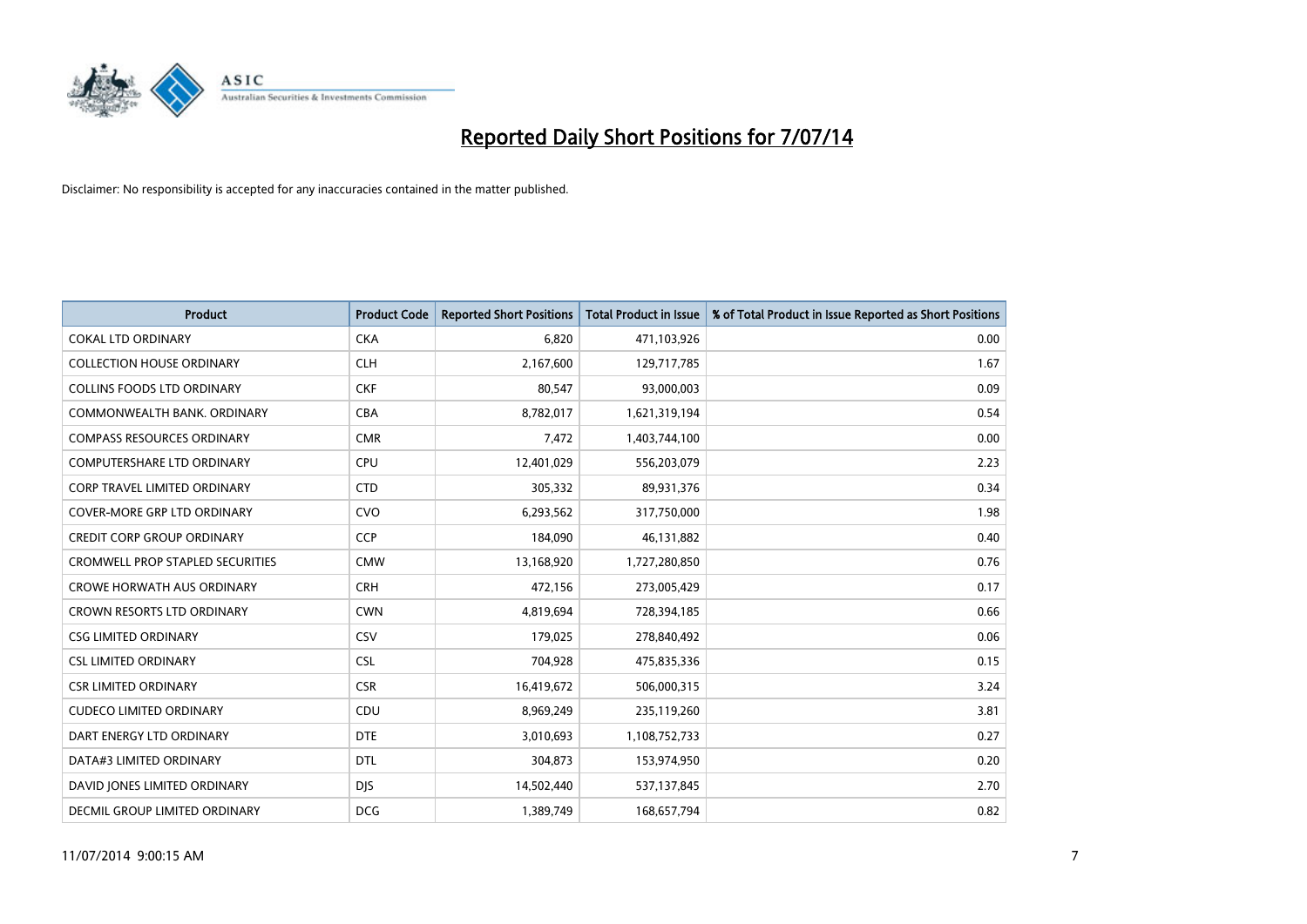

| <b>Product</b>                       | <b>Product Code</b> | <b>Reported Short Positions</b> | <b>Total Product in Issue</b> | % of Total Product in Issue Reported as Short Positions |
|--------------------------------------|---------------------|---------------------------------|-------------------------------|---------------------------------------------------------|
| DEEP YELLOW LIMITED ORDINARY         | <b>DYL</b>          | 1,050                           | 1,619,952,347                 | 0.00                                                    |
| DEXUS PROPERTY GROUP STAPLED UNITS   | <b>DXS</b>          | 17,490,837                      | 5,433,110,810                 | 0.32                                                    |
| DICK SMITH HLDGS ORDINARY            | <b>DSH</b>          | 17,760,085                      | 236,511,364                   | 7.51                                                    |
| DISCOVERY METALS LTD ORDINARY        | <b>DML</b>          | 1,330,359                       | 644,039,581                   | 0.21                                                    |
| DOMINO PIZZA ENTERPR ORDINARY        | <b>DMP</b>          | 2,534,859                       | 85,933,273                    | 2.95                                                    |
| DONACO INTERNATIONAL ORDINARY        | <b>DNA</b>          | 1,586,790                       | 460,282,631                   | 0.34                                                    |
| DORAY MINERALS LTD ORDINARY          | <b>DRM</b>          | 53,656                          | 163,401,768                   | 0.03                                                    |
| DOWNER EDI LIMITED ORDINARY          | <b>DOW</b>          | 18,978,899                      | 435,399,975                   | 4.36                                                    |
| DRILLSEARCH ENERGY ORDINARY          | <b>DLS</b>          | 19,310,572                      | 445,898,470                   | 4.33                                                    |
| DUET GROUP STAPLED US PROHIBIT.      | <b>DUE</b>          | 4,478,877                       | 1,317,809,323                 | 0.34                                                    |
| DULUXGROUP LIMITED ORDINARY          | <b>DLX</b>          | 1,375,001                       | 383,503,942                   | 0.36                                                    |
| <b>DWS LTD ORDINARY</b>              | <b>DWS</b>          | 15,096                          | 132,362,763                   | 0.01                                                    |
| ECHO ENTERTAINMENT ORDINARY          | <b>EGP</b>          | 9,456,464                       | 825,672,730                   | 1.15                                                    |
| <b>ELDERS LIMITED ORDINARY</b>       | <b>ELD</b>          | 19,076,591                      | 455,013,329                   | 4.19                                                    |
| ELEMENTAL MINERALS ORDINARY          | <b>ELM</b>          | 129,128                         | 305,063,391                   | 0.04                                                    |
| <b>EMECO HOLDINGS ORDINARY</b>       | <b>EHL</b>          | 9,037,588                       | 599,675,707                   | 1.51                                                    |
| <b>ENDEAVOUR MIN CORP CDI 1:1</b>    | <b>EVR</b>          | 31,265                          | 57,448,149                    | 0.05                                                    |
| ENERGY RESOURCES ORDINARY 'A'        | <b>ERA</b>          | 10,024,458                      | 517,725,062                   | 1.94                                                    |
| <b>ENERGY WORLD CORPOR, ORDINARY</b> | <b>EWC</b>          | 42,874,514                      | 1,734,166,672                 | 2.47                                                    |
| ENVESTRA LIMITED ORDINARY            | ENV                 | 829,076                         | 1,796,808,474                 | 0.05                                                    |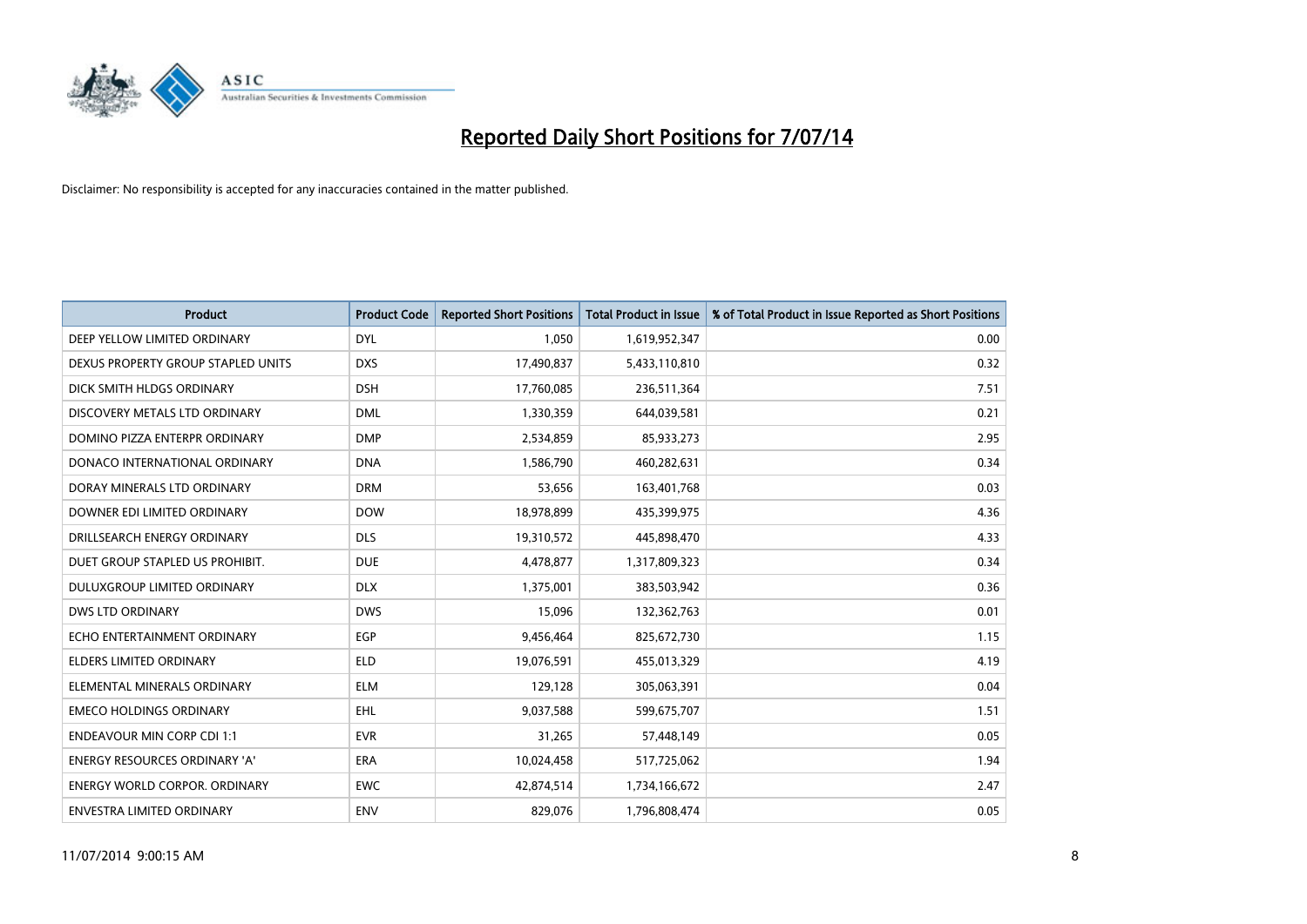

| <b>Product</b>                         | <b>Product Code</b> | <b>Reported Short Positions</b> | <b>Total Product in Issue</b> | % of Total Product in Issue Reported as Short Positions |
|----------------------------------------|---------------------|---------------------------------|-------------------------------|---------------------------------------------------------|
| EQUATORIAL RES LTD ORDINARY            | EQX                 | 174                             | 122,185,353                   | 0.00                                                    |
| EQUITY TRUSTEES ORDINARY               | EQT                 | 19                              | 19,104,667                    | 0.00                                                    |
| ERM POWER LIMITED ORDINARY             | <b>EPW</b>          | 402,812                         | 239,269,727                   | 0.17                                                    |
| EVOLUTION MINING LTD ORDINARY          | <b>EVN</b>          | 26,885,659                      | 709,989,453                   | 3.79                                                    |
| FAIRFAX MEDIA LTD ORDINARY             | <b>FXI</b>          | 75,682,331                      | 2,351,955,725                 | 3.22                                                    |
| <b>FANTASTIC HOLDINGS ORDINARY</b>     | <b>FAN</b>          | 16,755                          | 103,068,398                   | 0.02                                                    |
| <b>FAR LTD ORDINARY</b>                | <b>FAR</b>          | 4,924,327                       | 2,699,846,742                 | 0.18                                                    |
| FEDERATION CNTRES ORD/UNIT STAPLED SEC | <b>FDC</b>          | 2,242,235                       | 1,427,641,565                 | 0.16                                                    |
| FINBAR GROUP LIMITED ORDINARY          | <b>FRI</b>          | 18,850                          | 227,018,204                   | 0.01                                                    |
| FISHER & PAYKEL H. ORDINARY            | <b>FPH</b>          | 2,003                           | 551,806,799                   | 0.00                                                    |
| FLEETWOOD CORP ORDINARY                | <b>FWD</b>          | 2,028,652                       | 60,581,211                    | 3.35                                                    |
| FLETCHER BUILDING ORDINARY             | <b>FBU</b>          | 1,609,072                       | 687,854,788                   | 0.23                                                    |
| FLEXIGROUP LIMITED ORDINARY            | FXL                 | 3,247,242                       | 304,096,060                   | 1.07                                                    |
| FLIGHT CENTRE TRAVEL ORDINARY          | <b>FLT</b>          | 5,846,914                       | 100,571,642                   | 5.81                                                    |
| FLINDERS MINES LTD ORDINARY            | <b>FMS</b>          | 146,802                         | 2,400,995,602                 | 0.01                                                    |
| <b>FOCUS MINERALS LTD ORDINARY</b>     | <b>FML</b>          | 1,936,206                       | 9,137,375,877                 | 0.02                                                    |
| <b>FOLKESTONE EDU TRUST UNITS</b>      | <b>FET</b>          | 13                              | 205,069,661                   | 0.00                                                    |
| FORGE GROUP LIMITED ORDINARY           | FGE                 | 458,130                         | 86,169,014                    | 0.53                                                    |
| FORTESCUE METALS GRP ORDINARY          | <b>FMG</b>          | 212,801,621                     | 3,113,798,151                 | 6.83                                                    |
| FREEDOM FOOD LTD ORDINARY              | <b>FNP</b>          | 13,870                          | 150,645,371                   | 0.01                                                    |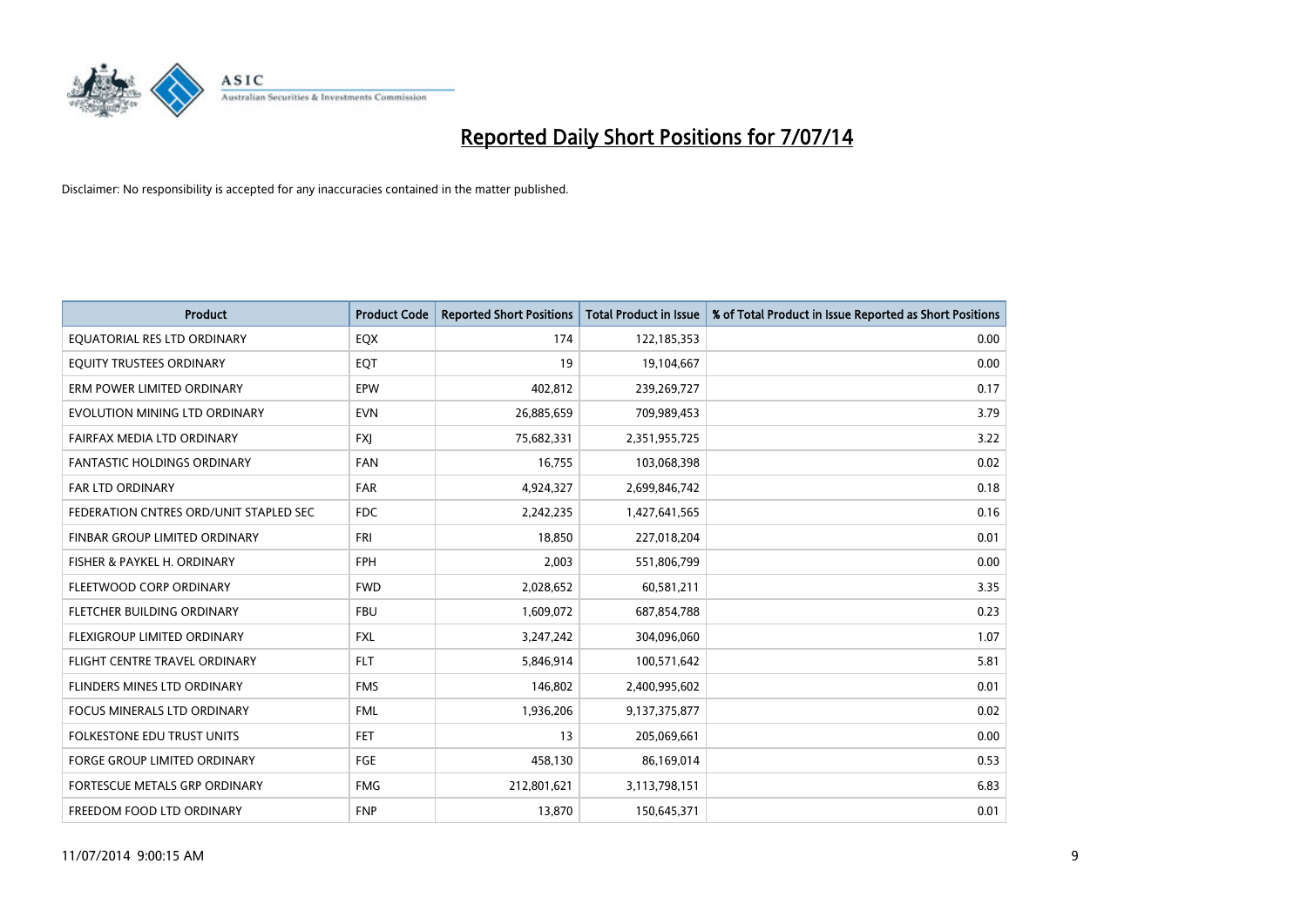

| <b>Product</b>                                   | <b>Product Code</b> | <b>Reported Short Positions</b> | <b>Total Product in Issue</b> | % of Total Product in Issue Reported as Short Positions |
|--------------------------------------------------|---------------------|---------------------------------|-------------------------------|---------------------------------------------------------|
| <b>G.U.D. HOLDINGS ORDINARY</b>                  | GUD                 | 3,539,674                       | 70,939,492                    | 4.99                                                    |
| <b>G8 EDUCATION LIMITED ORDINARY</b>             | <b>GEM</b>          | 8,406,559                       | 330,941,088                   | 2.54                                                    |
| <b>GALAXY RESOURCES ORDINARY</b>                 | GXY                 | 46,556                          | 1,027,077,829                 | 0.00                                                    |
| <b>GDI PROPERTY GRP STAPLED SECURITIES</b>       | GDI                 | 168,323                         | 567,575,025                   | 0.03                                                    |
| <b>GENETIC TECHNOLOGIES ORDINARY</b>             | <b>GTG</b>          | 717,000                         | 613,918,492                   | 0.12                                                    |
| <b>GENWORTH MORTGAGE ORDINARY</b>                | <b>GMA</b>          | 8,945,991                       | 650,000,000                   | 1.38                                                    |
| <b>GEODYNAMICS LIMITED ORDINARY</b>              | GDY                 | 819                             | 435,880,130                   | 0.00                                                    |
| <b>GINDALBIE METALS LTD ORDINARY</b>             | GBG                 | 34,732,200                      | 1,494,007,381                 | 2.32                                                    |
| <b>GOODMAN FIELDER, ORDINARY</b>                 | <b>GFF</b>          | 13,997,573                      | 1,955,559,207                 | 0.72                                                    |
| <b>GOODMAN GROUP STAPLED</b>                     | <b>GMG</b>          | 10,275,820                      | 1,727,685,976                 | 0.59                                                    |
| <b>GPT GROUP STAPLED SEC.</b>                    | GPT                 | 4,903,252                       | 1,685,460,955                 | 0.29                                                    |
| <b>GRAINCORP LIMITED A CLASS ORDINARY</b>        | <b>GNC</b>          | 11,281,556                      | 228,855,628                   | 4.93                                                    |
| <b>GRANGE RESOURCES. ORDINARY</b>                | GRR                 | 5,017,636                       | 1,157,097,869                 | 0.43                                                    |
| <b>GREENCROSS LIMITED ORDINARY</b>               | GXL                 | 582,903                         | 102,684,303                   | 0.57                                                    |
| <b>GREENLAND MIN EN LTD ORDINARY</b>             | GGG                 | 6,977,097                       | 576,477,827                   | 1.21                                                    |
| <b>GREENLAND MIN EN LTD RIGHTS 26-JUN-14</b>     | GGGR                | 4,630                           | 88,685,050                    | 0.01                                                    |
| <b>GROWTHPOINT PROPERTY ORD/UNIT STAPLED SEC</b> | GOZ                 | 21,205                          | 540,115,360                   | 0.00                                                    |
| <b>GRYPHON MINERALS LTD ORDINARY</b>             | GRY                 | 4,298,001                       | 401,011,505                   | 1.07                                                    |
| <b>GUILDFORD COAL LTD ORDINARY</b>               | <b>GUF</b>          | 47,891                          | 761,857,020                   | 0.01                                                    |
| <b>GWA GROUP LTD ORDINARY</b>                    | <b>GWA</b>          | 17,103,375                      | 306,533,770                   | 5.58                                                    |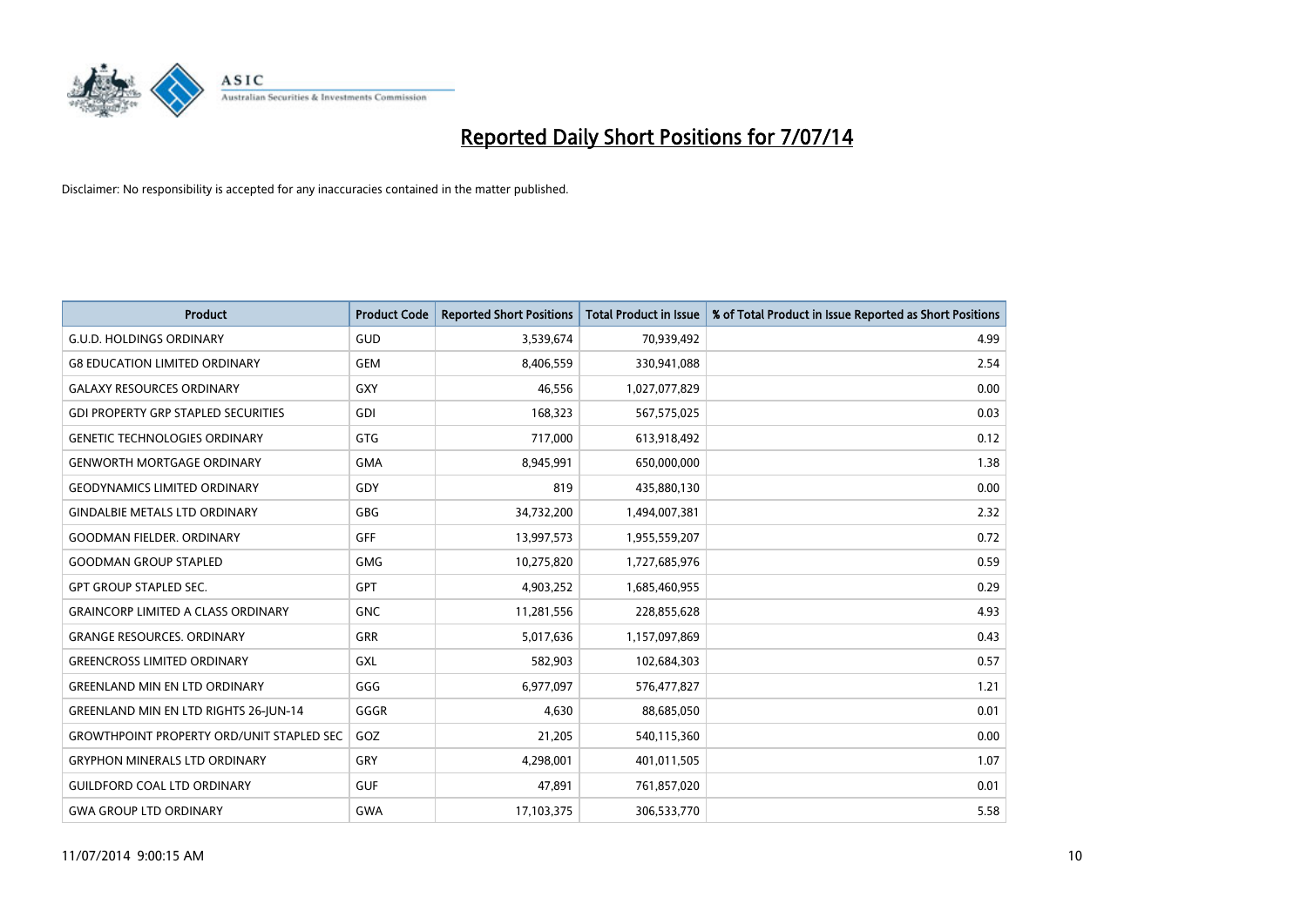

| <b>Product</b>                           | <b>Product Code</b> | <b>Reported Short Positions</b> | <b>Total Product in Issue</b> | % of Total Product in Issue Reported as Short Positions |
|------------------------------------------|---------------------|---------------------------------|-------------------------------|---------------------------------------------------------|
| HARVEY NORMAN ORDINARY                   | <b>HVN</b>          | 58,237,616                      | 1,062,316,784                 | 5.48                                                    |
| <b>HENDERSON GROUP CDI 1:1</b>           | <b>HGG</b>          | 1,193,456                       | 662,378,459                   | 0.18                                                    |
| HFA HOLDINGS LIMITED ORDINARY            | <b>HFA</b>          | 3,809                           | 136,548,880                   | 0.00                                                    |
| HIGHFIELD RES LTD ORDINARY               | <b>HFR</b>          | 76,134                          | 155,825,003                   | 0.05                                                    |
| <b>HIGHLANDS PACIFIC ORDINARY</b>        | <b>HIG</b>          | 3,153                           | 854,261,346                   | 0.00                                                    |
| HILLS LTD ORDINARY                       | <b>HIL</b>          | 110,130                         | 234,673,087                   | 0.05                                                    |
| HORIZON OIL LIMITED ORDINARY             | <b>HZN</b>          | 60,898,406                      | 1,301,981,265                 | 4.68                                                    |
| <b>IBUY GROUP LTD ORDINARY</b>           | <b>IBY</b>          | 3,613,988                       | 426,069,834                   | 0.85                                                    |
| <b>IINET LIMITED ORDINARY</b>            | <b>IIN</b>          | 11,063,516                      | 161,238,847                   | 6.86                                                    |
| <b>ILUKA RESOURCES ORDINARY</b>          | ILU                 | 38,031,027                      | 418,700,517                   | 9.08                                                    |
| <b>IMDEX LIMITED ORDINARY</b>            | <b>IMD</b>          | 3,354,078                       | 212,110,368                   | 1.58                                                    |
| <b>INCITEC PIVOT ORDINARY</b>            | IPL                 | 28,303,068                      | 1,654,998,197                 | 1.71                                                    |
| <b>INDEPENDENCE GROUP ORDINARY</b>       | <b>IGO</b>          | 212,502                         | 233,323,905                   | 0.09                                                    |
| <b>INDOPHIL RESOURCES ORDINARY</b>       | <b>IRN</b>          | 153,250                         | 1,203,146,194                 | 0.01                                                    |
| <b>INDUSTRIA REIT STAPLED</b>            | <b>IDR</b>          | 110,272                         | 125,000,001                   | 0.09                                                    |
| <b>INFIGEN ENERGY STAPLED SECURITIES</b> | <b>IFN</b>          | 2,584,549                       | 764,993,434                   | 0.34                                                    |
| <b>INFOMEDIA LTD ORDINARY</b>            | IFM                 | 12,979                          | 306,766,855                   | 0.00                                                    |
| INGENIA GROUP STAPLED SECURITIES         | <b>INA</b>          | 2,181,972                       | 678,058,232                   | 0.32                                                    |
| <b>INSURANCE AUSTRALIA ORDINARY</b>      | IAG                 | 16,578,603                      | 2,341,618,048                 | 0.71                                                    |
| <b>INTREPID MINES ORDINARY</b>           | <b>IAU</b>          | 7,214,053                       | 557,343,570                   | 1.29                                                    |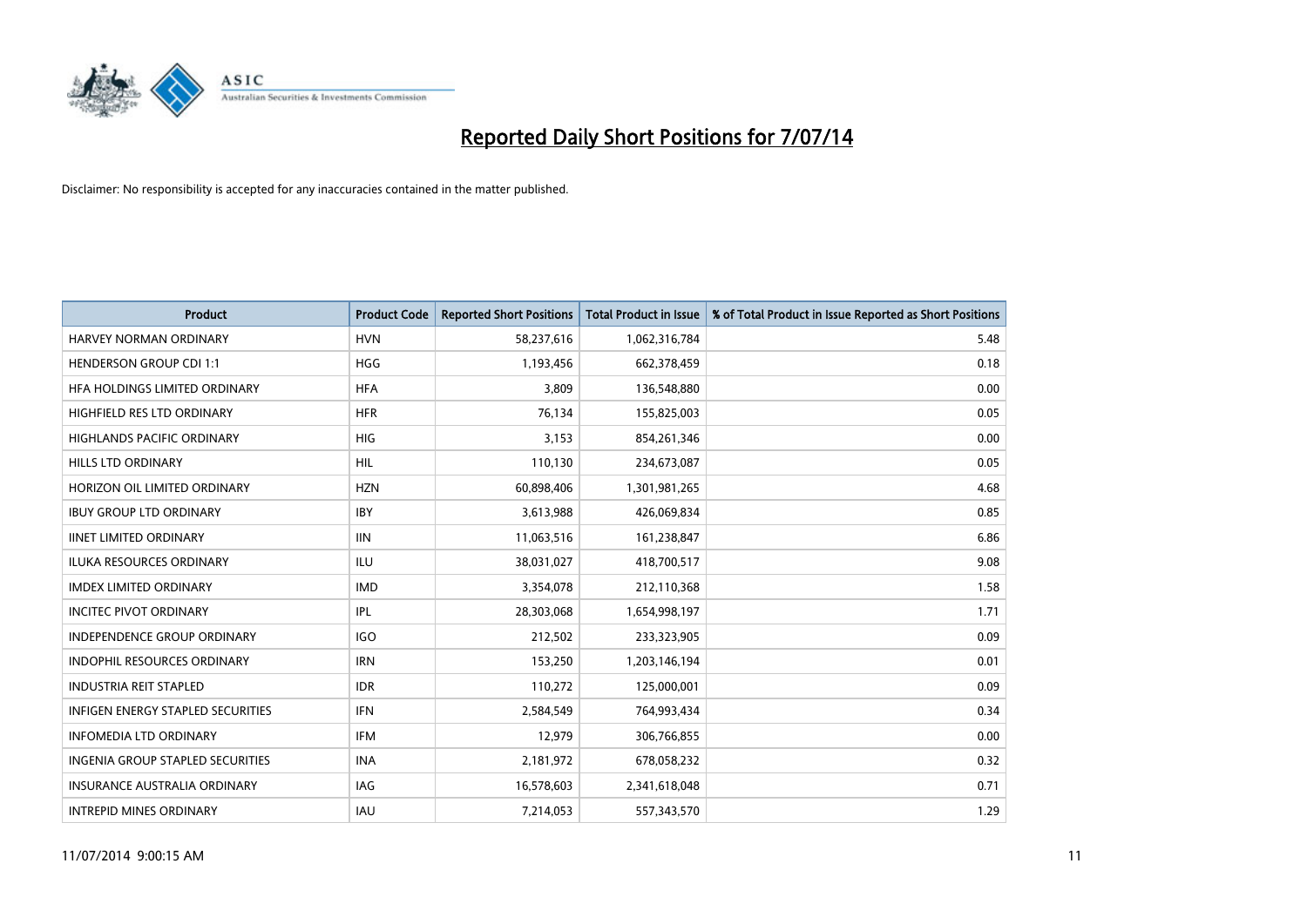

| <b>Product</b>                                  | <b>Product Code</b> | <b>Reported Short Positions</b> | <b>Total Product in Issue</b> | % of Total Product in Issue Reported as Short Positions |
|-------------------------------------------------|---------------------|---------------------------------|-------------------------------|---------------------------------------------------------|
| <b>INVESTA OFFICE FUND STAPLED SECURITIES</b>   | <b>IOF</b>          | 747,209                         | 614,047,458                   | 0.12                                                    |
| <b>INVOCARE LIMITED ORDINARY</b>                | IVC                 | 4,921,035                       | 110,030,298                   | 4.47                                                    |
| <b>IOOF HOLDINGS LTD ORDINARY</b>               | IFL                 | 7,064,293                       | 232,118,034                   | 3.04                                                    |
| <b>IPROPERTY GROUP LTD ORDINARY</b>             | <b>IPP</b>          | 3,565,691                       | 181,703,204                   | 1.96                                                    |
| <b>IRESS LIMITED ORDINARY</b>                   | <b>IRE</b>          | 4,285,765                       | 159,097,319                   | 2.69                                                    |
| <b>IRON ORE HOLDINGS ORDINARY</b>               | <b>IOH</b>          | 26,197                          | 161,174,005                   | 0.02                                                    |
| <b>ISELECT LTD ORDINARY</b>                     | <b>ISU</b>          | 331,454                         | 260,889,894                   | 0.13                                                    |
| <b>ISENTIA GROUP LTD ORDINARY</b>               | <b>ISD</b>          | 47,969                          | 200,000,001                   | 0.02                                                    |
| <b>JAMES HARDIE INDUST CHESS DEPOSITARY INT</b> | <b>IHX</b>          | 3,206,845                       | 444,867,063                   | 0.72                                                    |
| JAPARA HEALTHCARE LT ORDINARY                   | <b>IHC</b>          | 5,275,732                       | 262,500,000                   | 2.01                                                    |
| <b>JB HI-FI LIMITED ORDINARY</b>                | <b>JBH</b>          | 12,932,701                      | 98,947,309                    | 13.07                                                   |
| <b>KAGARA LTD ORDINARY</b>                      | KZL                 | 4,528,381                       | 798,953,117                   | 0.57                                                    |
| KAROON GAS AUSTRALIA ORDINARY                   | <b>KAR</b>          | 14,156,118                      | 255,841,581                   | 5.53                                                    |
| KATHMANDU HOLD LTD ORDINARY                     | <b>KMD</b>          | 2,655,239                       | 200,633,469                   | 1.32                                                    |
| <b>KBL MINING LIMITED ORDINARY</b>              | <b>KBL</b>          | 1,820                           | 393,535,629                   | 0.00                                                    |
| KINGSGATE CONSOLID. ORDINARY                    | <b>KCN</b>          | 9,193,494                       | 223,584,937                   | 4.11                                                    |
| KINGSROSE MINING LTD ORDINARY                   | <b>KRM</b>          | 510,892                         | 358,611,493                   | 0.14                                                    |
| LEIGHTON HOLDINGS ORDINARY                      | LEI                 | 5,910,948                       | 338,503,563                   | 1.75                                                    |
| LEND LEASE GROUP UNIT/ORD STAPLED               | <b>LLC</b>          | 5,250,107                       | 577,475,833                   | 0.91                                                    |
| LIQUEFIED NATURAL ORDINARY                      | <b>LNG</b>          | 6,672,046                       | 446,479,015                   | 1.49                                                    |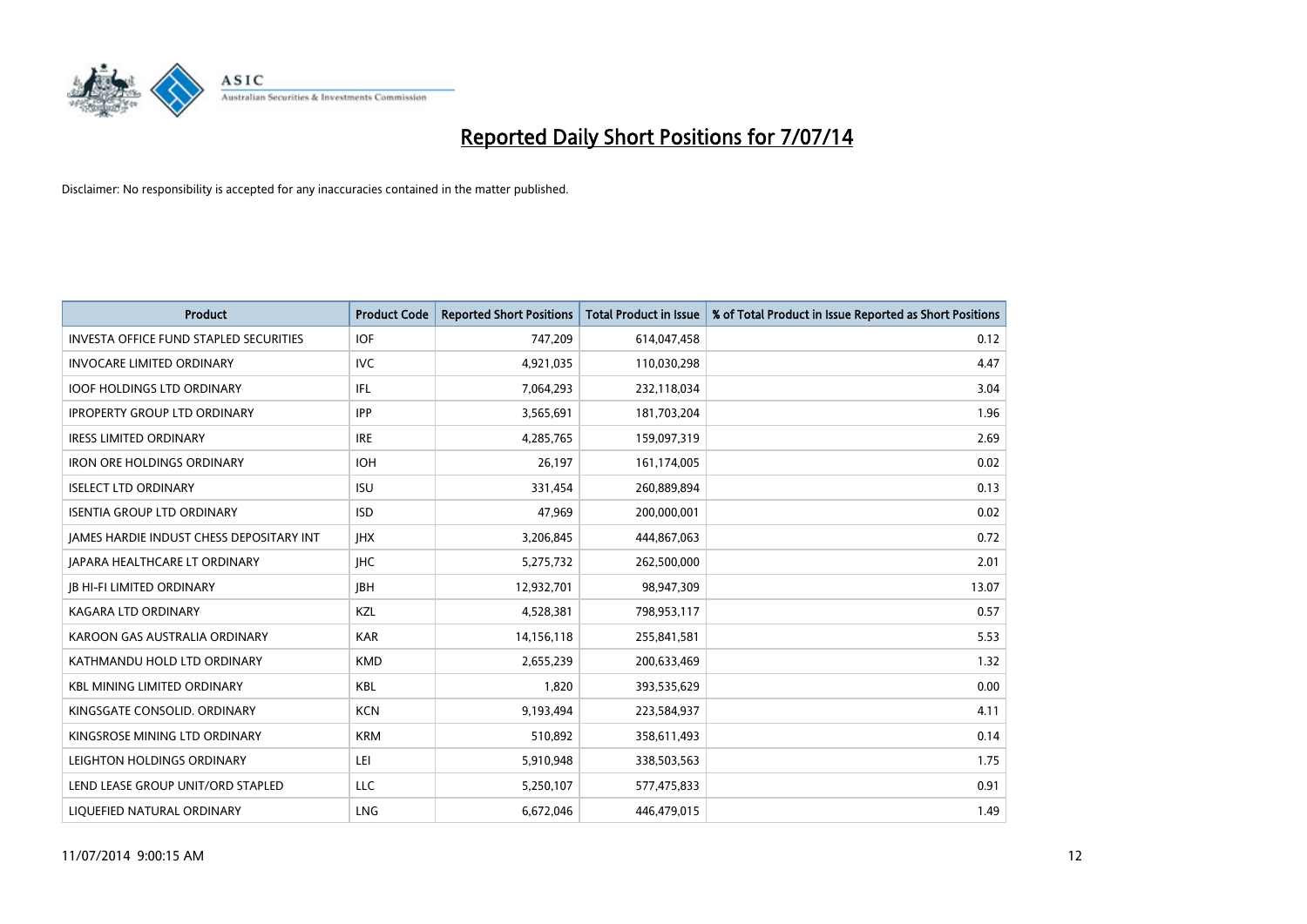

| <b>Product</b>                        | <b>Product Code</b> | <b>Reported Short Positions</b> | <b>Total Product in Issue</b> | % of Total Product in Issue Reported as Short Positions |
|---------------------------------------|---------------------|---------------------------------|-------------------------------|---------------------------------------------------------|
| LOGICAMMS LIMITED ORDINARY            | <b>LCM</b>          | 36,000                          | 71,178,179                    | 0.05                                                    |
| LONESTAR RESO LTD ORDINARY            | LNR                 | 155,780                         | 752,187,211                   | 0.02                                                    |
| <b>LYNAS CORPORATION ORDINARY</b>     | <b>LYC</b>          | 122,110,415                     | 2,333,661,566                 | 5.23                                                    |
| <b>M2 GRP LTD ORDINARY</b>            | <b>MTU</b>          | 14,319,721                      | 180,491,516                   | 7.93                                                    |
| <b>MACA LIMITED ORDINARY</b>          | <b>MLD</b>          | 136,042                         | 202,676,373                   | 0.07                                                    |
| <b>MACMAHON HOLDINGS ORDINARY</b>     | <b>MAH</b>          | 24,964                          | 1,261,699,966                 | 0.00                                                    |
| MACO ATLAS ROADS GRP ORDINARY STAPLED | <b>MOA</b>          | 3,821,467                       | 487,230,540                   | 0.78                                                    |
| MACQUARIE GROUP LTD ORDINARY          | MQG                 | 1,433,760                       | 321,175,323                   | 0.45                                                    |
| MAGELLAN FIN GRP LTD ORDINARY         | <b>MFG</b>          | 3,704,665                       | 158,842,157                   | 2.33                                                    |
| <b>MATRIX C &amp; E LTD ORDINARY</b>  | <b>MCE</b>          | 2,728,031                       | 94,555,428                    | 2.89                                                    |
| MAVERICK DRILLING ORDINARY            | <b>MAD</b>          | 4,742,970                       | 533,885,763                   | 0.89                                                    |
| <b>MAXITRANS INDUSTRIES ORDINARY</b>  | <b>MXI</b>          | 416,582                         | 185,075,653                   | 0.23                                                    |
| MAYNE PHARMA LTD ORDINARY             | <b>MYX</b>          | 2,450,028                       | 586,651,477                   | 0.42                                                    |
| MCMILLAN SHAKESPEARE ORDINARY         | <b>MMS</b>          | 707,654                         | 74,523,965                    | 0.95                                                    |
| <b>MCPHERSON'S LTD ORDINARY</b>       | <b>MCP</b>          | 69,034                          | 95,434,645                    | 0.07                                                    |
| MEDUSA MINING LTD ORDINARY            | <b>MML</b>          | 7,130,211                       | 207,794,301                   | 3.43                                                    |
| MELBOURNE IT LIMITED ORDINARY         | MLB                 | 11,022                          | 92,944,392                    | 0.01                                                    |
| <b>MERMAID MARINE ORDINARY</b>        | <b>MRM</b>          | 7,615,087                       | 366,766,098                   | 2.08                                                    |
| MESOBLAST LIMITED ORDINARY            | <b>MSB</b>          | 23,239,984                      | 321,640,094                   | 7.23                                                    |
| METALS X LIMITED ORDINARY             | <b>MLX</b>          | 1,277,170                       | 1,655,386,110                 | 0.08                                                    |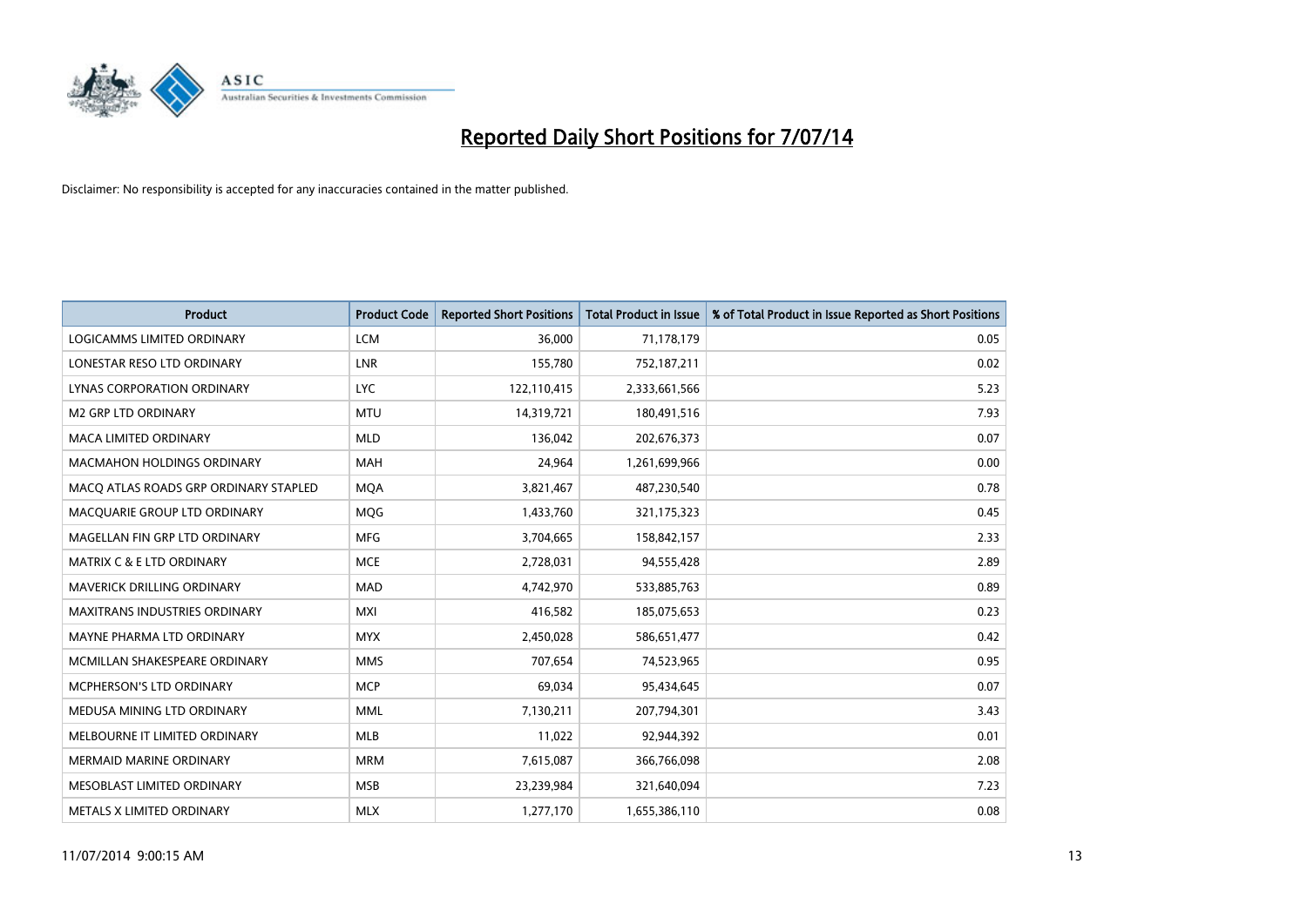

| <b>Product</b>                     | <b>Product Code</b> | <b>Reported Short Positions</b> | <b>Total Product in Issue</b> | % of Total Product in Issue Reported as Short Positions |
|------------------------------------|---------------------|---------------------------------|-------------------------------|---------------------------------------------------------|
| METCASH LIMITED ORDINARY           | <b>MTS</b>          | 107,282,718                     | 888,338,048                   | 12.08                                                   |
| METMINCO LIMITED ORDINARY          | <b>MNC</b>          | 142,147                         | 1,749,543,023                 | 0.01                                                    |
| MIGHTY RIVER POWER ORDINARY        | <b>MYT</b>          | 3,943,615                       | 1,400,012,517                 | 0.28                                                    |
| MINCOR RESOURCES NL ORDINARY       | <b>MCR</b>          | 1,295,439                       | 188,208,274                   | 0.69                                                    |
| MINERAL DEPOSITS ORDINARY          | <b>MDL</b>          | 990,097                         | 103,538,786                   | 0.96                                                    |
| MINERAL RESOURCES, ORDINARY        | <b>MIN</b>          | 12,991,532                      | 186,556,246                   | 6.96                                                    |
| MINT WIRELESS ORDINARY             | <b>MNW</b>          | 1,260,053                       | 450,872,395                   | 0.28                                                    |
| MIRABELA NICKEL LTD ORDINARY       | <b>MBN</b>          | 6,552,073                       | 929,710,216                   | 0.70                                                    |
| MIRVAC GROUP STAPLED SECURITIES    | <b>MGR</b>          | 2,076,351                       | 3,692,279,772                 | 0.06                                                    |
| MOKO SOCIAL MEDIA ORDINARY         | <b>MKB</b>          | 73,103                          | 596,853,091                   | 0.01                                                    |
| MOLOPO ENERGY LTD ORDINARY         | <b>MPO</b>          | 172,623                         | 248,520,949                   | 0.07                                                    |
| <b>MONADELPHOUS GROUP ORDINARY</b> | <b>MND</b>          | 11,962,625                      | 92,679,570                    | 12.91                                                   |
| MORTGAGE CHOICE LTD ORDINARY       | <b>MOC</b>          | 269,903                         | 123,780,387                   | 0.22                                                    |
| <b>MOUNT GIBSON IRON ORDINARY</b>  | <b>MGX</b>          | 13,632,928                      | 1,090,584,232                 | 1.25                                                    |
| MULTIPLEX SITES SITES              | <b>MXUPA</b>        | 1,862                           | 4,500,000                     | 0.04                                                    |
| MYER HOLDINGS LTD ORDINARY         | <b>MYR</b>          | 62,543,886                      | 585,684,551                   | 10.68                                                   |
| MYSTATE LIMITED ORDINARY           | <b>MYS</b>          | 8,310                           | 87,261,995                    | 0.01                                                    |
| NANOSONICS LIMITED ORDINARY        | <b>NAN</b>          | 1,678,513                       | 263,823,826                   | 0.64                                                    |
| NATIONAL AUST. BANK ORDINARY       | <b>NAB</b>          | 7,411,397                       | 2,353,916,258                 | 0.31                                                    |
| NATIONAL STORAGE STAPLED           | <b>NSR</b>          | 374,899                         | 244,897,096                   | 0.15                                                    |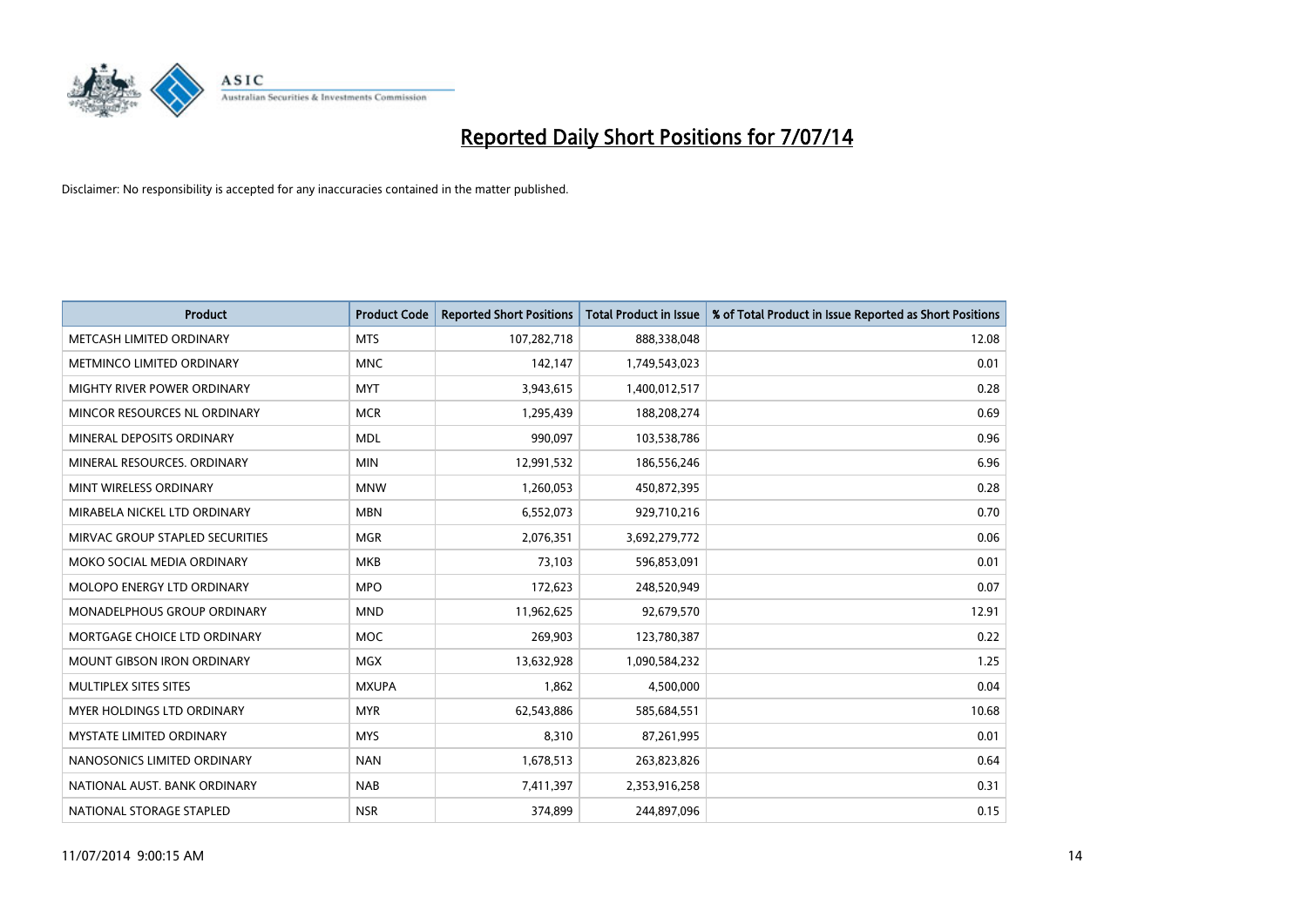

| <b>Product</b>                | <b>Product Code</b> | <b>Reported Short Positions</b> | <b>Total Product in Issue</b> | % of Total Product in Issue Reported as Short Positions |
|-------------------------------|---------------------|---------------------------------|-------------------------------|---------------------------------------------------------|
| NAVITAS LIMITED ORDINARY      | <b>NVT</b>          | 2,838,975                       | 375,712,581                   | 0.76                                                    |
| NEARMAP LTD ORDINARY          | <b>NEA</b>          | 508,494                         | 337,346,101                   | 0.15                                                    |
| NEON ENERGY LIMITED ORDINARY  | <b>NEN</b>          | 187,853                         | 553,037,848                   | 0.03                                                    |
| NEUREN PHARMACEUT, ORDINARY   | <b>NEU</b>          | 289,501                         | 1,555,354,272                 | 0.02                                                    |
| NEW HOPE CORPORATION ORDINARY | <b>NHC</b>          | 1,087,440                       | 830,933,112                   | 0.13                                                    |
| NEWCREST MINING ORDINARY      | <b>NCM</b>          | 13,669,167                      | 766,510,971                   | 1.78                                                    |
| NEWS CORP A NON-VOTING CDI    | <b>NWSLV</b>        | 412,519                         | 3,111,659                     | 13.26                                                   |
| NEWS CORP B VOTING CDI        | <b>NWS</b>          | 2,288,468                       | 21,481,870                    | 10.65                                                   |
| NEWSAT LIMITED ORDINARY       | <b>NWT</b>          | 8,017,844                       | 612,199,841                   | 1.31                                                    |
| NEXTDC LIMITED ORDINARY       | <b>NXT</b>          | 16,146,275                      | 193,154,486                   | 8.36                                                    |
| NEXUS ENERGY LIMITED ORDINARY | <b>NXS</b>          | 83,983                          | 1,330,219,459                 | 0.01                                                    |
| NIB HOLDINGS LIMITED ORDINARY | <b>NHF</b>          | 2,277,279                       | 439,004,182                   | 0.52                                                    |
| NIDO PETROLEUM ORDINARY       | <b>NDO</b>          | 42,500                          | 2,049,984,302                 | 0.00                                                    |
| NINE ENTERTAINMENT ORDINARY   | <b>NEC</b>          | 9,690,265                       | 940,295,023                   | 1.03                                                    |
| NOBLE MINERAL RES ORDINARY    | <b>NMG</b>          | 2,365,726                       | 666,397,952                   | 0.36                                                    |
| NORTHERN IRON LTD ORDINARY    | <b>NFE</b>          | 11,392                          | 484,405,314                   | 0.00                                                    |
| NORTHERN STAR ORDINARY        | <b>NST</b>          | 2,562,975                       | 587,259,647                   | 0.44                                                    |
| NRW HOLDINGS LIMITED ORDINARY | <b>NWH</b>          | 12,024,764                      | 278,888,011                   | 4.31                                                    |
| NUFARM LIMITED ORDINARY       | <b>NUF</b>          | 16,335,551                      | 264,021,627                   | 6.19                                                    |
| NUPLEX INDUSTRIES ORDINARY    | <b>NPX</b>          | 1,000                           | 198,125,827                   | 0.00                                                    |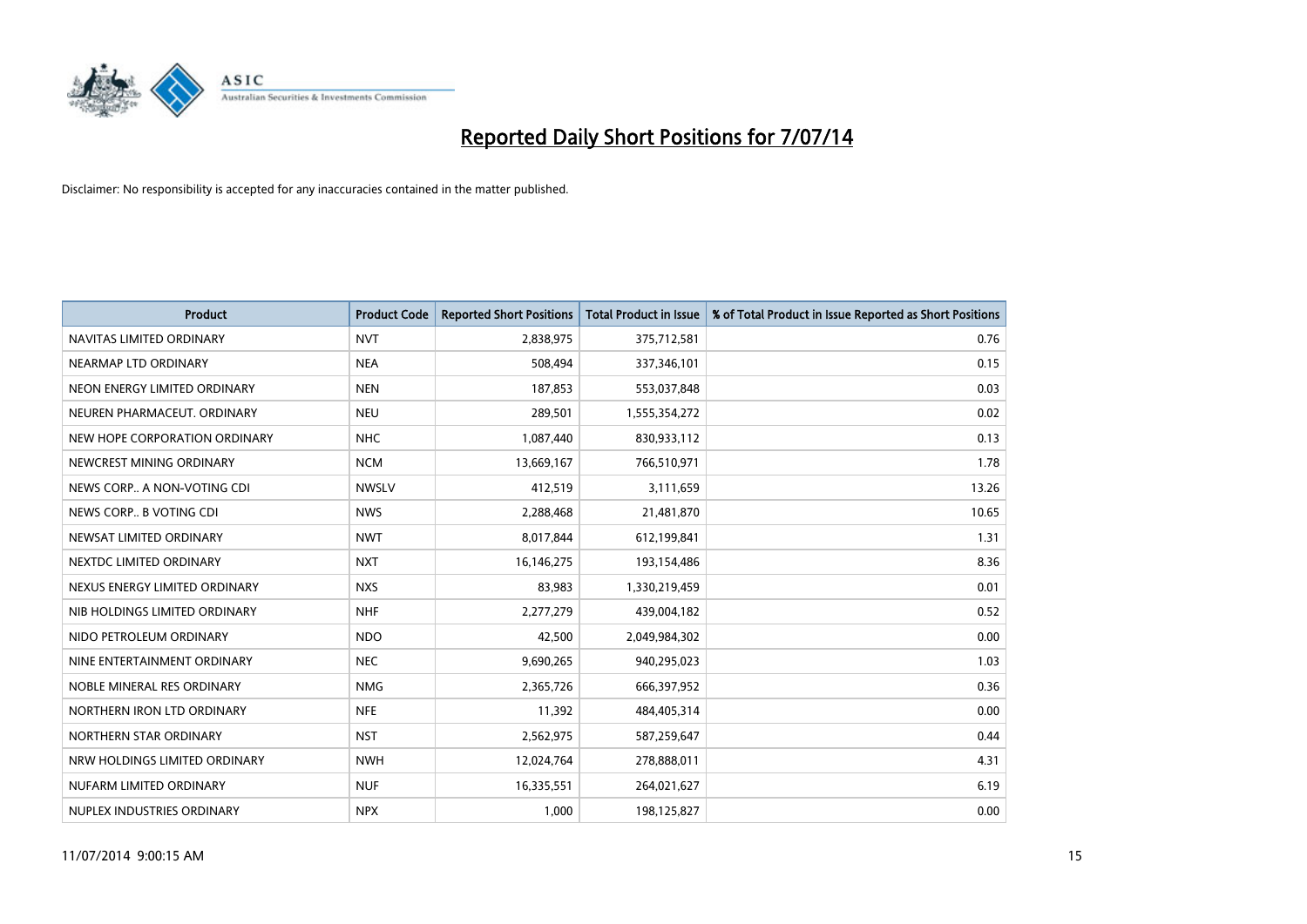

| <b>Product</b>                        | <b>Product Code</b> | <b>Reported Short Positions</b> | <b>Total Product in Issue</b> | % of Total Product in Issue Reported as Short Positions |
|---------------------------------------|---------------------|---------------------------------|-------------------------------|---------------------------------------------------------|
| OCEANAGOLD CORP. CHESS DEPOSITARY INT | <b>OGC</b>          | 1,713,358                       | 301,148,520                   | 0.57                                                    |
| OIL SEARCH LTD ORDINARY               | OSH                 | 11,724,746                      | 1,519,022,225                 | 0.77                                                    |
| OM HOLDINGS LIMITED ORDINARY          | <b>OMH</b>          | 58,321                          | 733,423,337                   | 0.01                                                    |
| ORICA LIMITED ORDINARY                | ORI                 | 11,705,871                      | 372,743,291                   | 3.14                                                    |
| ORIGIN ENERGY ORDINARY                | ORG                 | 7,636,284                       | 1,103,645,753                 | 0.69                                                    |
| OROCOBRE LIMITED ORDINARY             | <b>ORE</b>          | 2,090,482                       | 132,041,911                   | 1.58                                                    |
| ORORA LIMITED ORDINARY                | <b>ORA</b>          | 1,197,136                       | 1,206,684,923                 | 0.10                                                    |
| OROTONGROUP LIMITED ORDINARY          | <b>ORL</b>          | 187,386                         | 40,880,902                    | 0.46                                                    |
| OZ MINERALS ORDINARY                  | OZL                 | 14,940,534                      | 303,470,022                   | 4.92                                                    |
| OZFOREX GROUP LTD ORDINARY            | <b>OFX</b>          | 7,706,243                       | 240,000,000                   | 3.21                                                    |
| PACIFIC BRANDS ORDINARY               | PBG                 | 21,397,413                      | 917,226,291                   | 2.33                                                    |
| PACT GROUP HLDGS LTD ORDINARY         | <b>PGH</b>          | 4,855,623                       | 294,097,961                   | 1.65                                                    |
| PALADIN ENERGY LTD ORDINARY           | <b>PDN</b>          | 113,484,198                     | 964, 367, 284                 | 11.77                                                   |
| PANAUST LIMITED ORDINARY              | <b>PNA</b>          | 441,955                         | 635,580,654                   | 0.07                                                    |
| PANORAMIC RESOURCES ORDINARY          | PAN                 | 320,809                         | 322,275,824                   | 0.10                                                    |
| PANTERRA GOLD LTD ORDINARY            | PGI                 |                                 | 789,844,737                   | 0.00                                                    |
| PAPERLINX LIMITED ORDINARY            | <b>PPX</b>          | 44,770                          | 665, 181, 261                 | 0.01                                                    |
| PAPILLON RES LTD ORDINARY             | PIR                 | 6,590,881                       | 352,044,210                   | 1.87                                                    |
| PEET LIMITED ORDINARY                 | <b>PPC</b>          | 89,341                          | 433,389,348                   | 0.02                                                    |
| PERPETUAL LIMITED ORDINARY            | PPT                 | 1,317,867                       | 46,574,426                    | 2.83                                                    |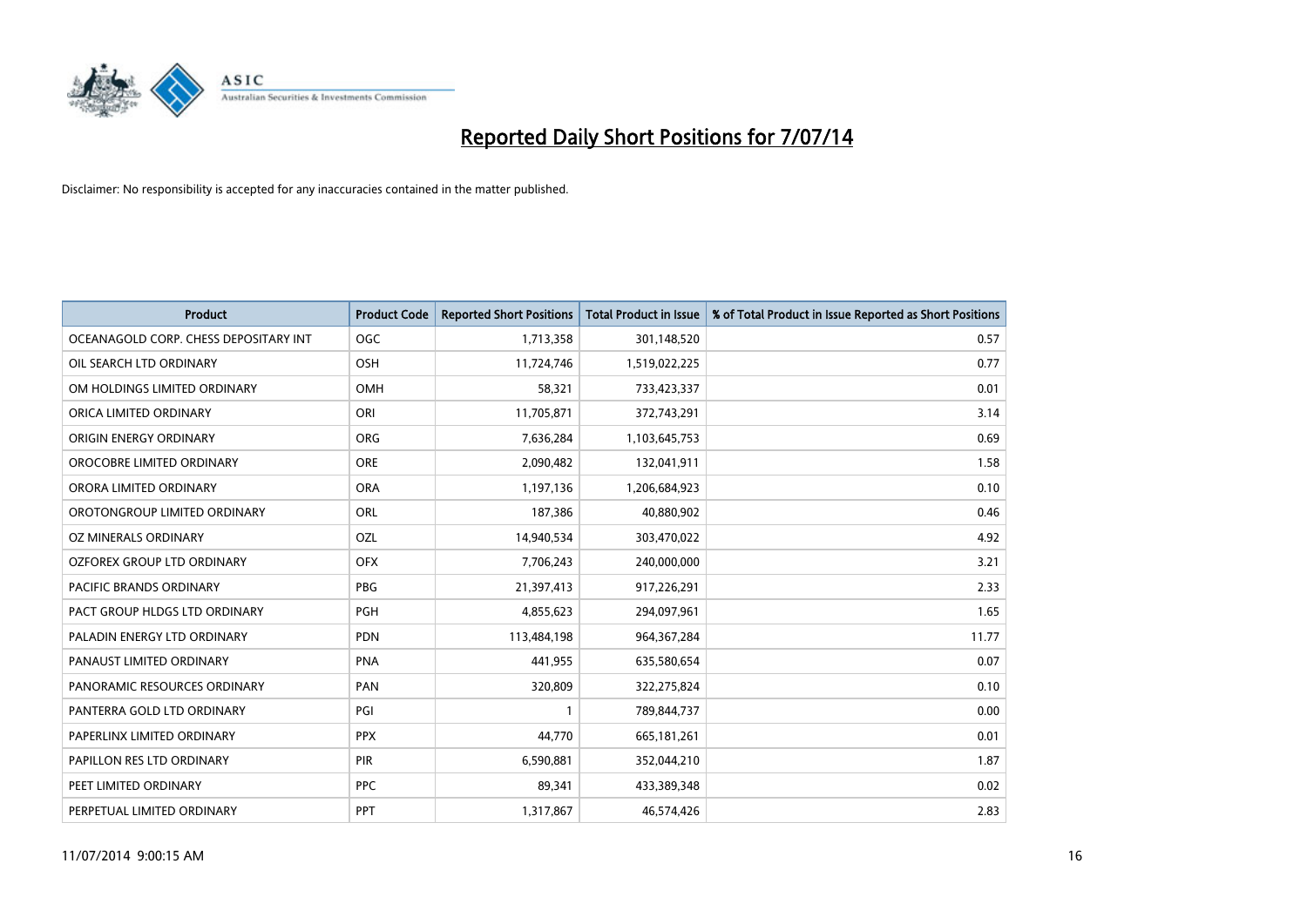

| <b>Product</b>                    | <b>Product Code</b> | <b>Reported Short Positions</b> | <b>Total Product in Issue</b> | % of Total Product in Issue Reported as Short Positions |
|-----------------------------------|---------------------|---------------------------------|-------------------------------|---------------------------------------------------------|
| PERSEUS MINING LTD ORDINARY       | PRU                 | 7,015,357                       | 526,656,401                   | 1.33                                                    |
| PHARMAXIS LTD ORDINARY            | <b>PXS</b>          | 87,025                          | 309,514,849                   | 0.03                                                    |
| PLATINUM ASSET ORDINARY           | <b>PTM</b>          | 1,292,824                       | 580,336,142                   | 0.22                                                    |
| PLATINUM AUSTRALIA ORDINARY       | <b>PLA</b>          | 836,027                         | 504,968,043                   | 0.17                                                    |
| PMP LIMITED ORDINARY              | <b>PMP</b>          | 1,544,399                       | 323,781,124                   | 0.48                                                    |
| PRANA BIOTECHNOLOGY ORDINARY      | PBT                 | 3,591,404                       | 488,646,960                   | 0.73                                                    |
| PREMIER INVESTMENTS ORDINARY      | <b>PMV</b>          | 294,786                         | 155,714,874                   | 0.19                                                    |
| PRIMA BIOMED LTD ORDINARY         | <b>PRR</b>          | 133,561                         | 1,228,709,341                 | 0.01                                                    |
| PRIMARY HEALTH CARE ORDINARY      | <b>PRY</b>          | 17,863,150                      | 505,659,944                   | 3.53                                                    |
| PRIME MEDIA GRP LTD ORDINARY      | <b>PRT</b>          | 1,711,012                       | 366,330,303                   | 0.47                                                    |
| PROGRAMMED ORDINARY               | <b>PRG</b>          | 443,645                         | 118,253,992                   | 0.38                                                    |
| <b>QANTAS AIRWAYS ORDINARY</b>    | QAN                 | 79,966,748                      | 2,196,330,250                 | 3.64                                                    |
| OBE INSURANCE GROUP ORDINARY      | <b>OBE</b>          | 8,645,973                       | 1,277,602,695                 | 0.68                                                    |
| ORXPHARMA LTD ORDINARY            | <b>QRX</b>          | 30,000                          | 164,190,969                   | 0.02                                                    |
| <b>QUBE HOLDINGS LTD ORDINARY</b> | QUB                 | 22,620,064                      | 1,051,172,929                 | 2.15                                                    |
| RAMELIUS RESOURCES ORDINARY       | <b>RMS</b>          | 160                             | 398,048,073                   | 0.00                                                    |
| RAMSAY HEALTH CARE ORDINARY       | <b>RHC</b>          | 1,320,278                       | 202,081,252                   | 0.65                                                    |
| RCG CORPORATION LTD ORDINARY      | <b>RCG</b>          | 5,655                           | 263,808,625                   | 0.00                                                    |
| <b>RCR TOMLINSON ORDINARY</b>     | <b>RCR</b>          | 506,351                         | 136,989,238                   | 0.37                                                    |
| <b>REA GROUP ORDINARY</b>         | <b>REA</b>          | 1,206,766                       | 131,714,699                   | 0.92                                                    |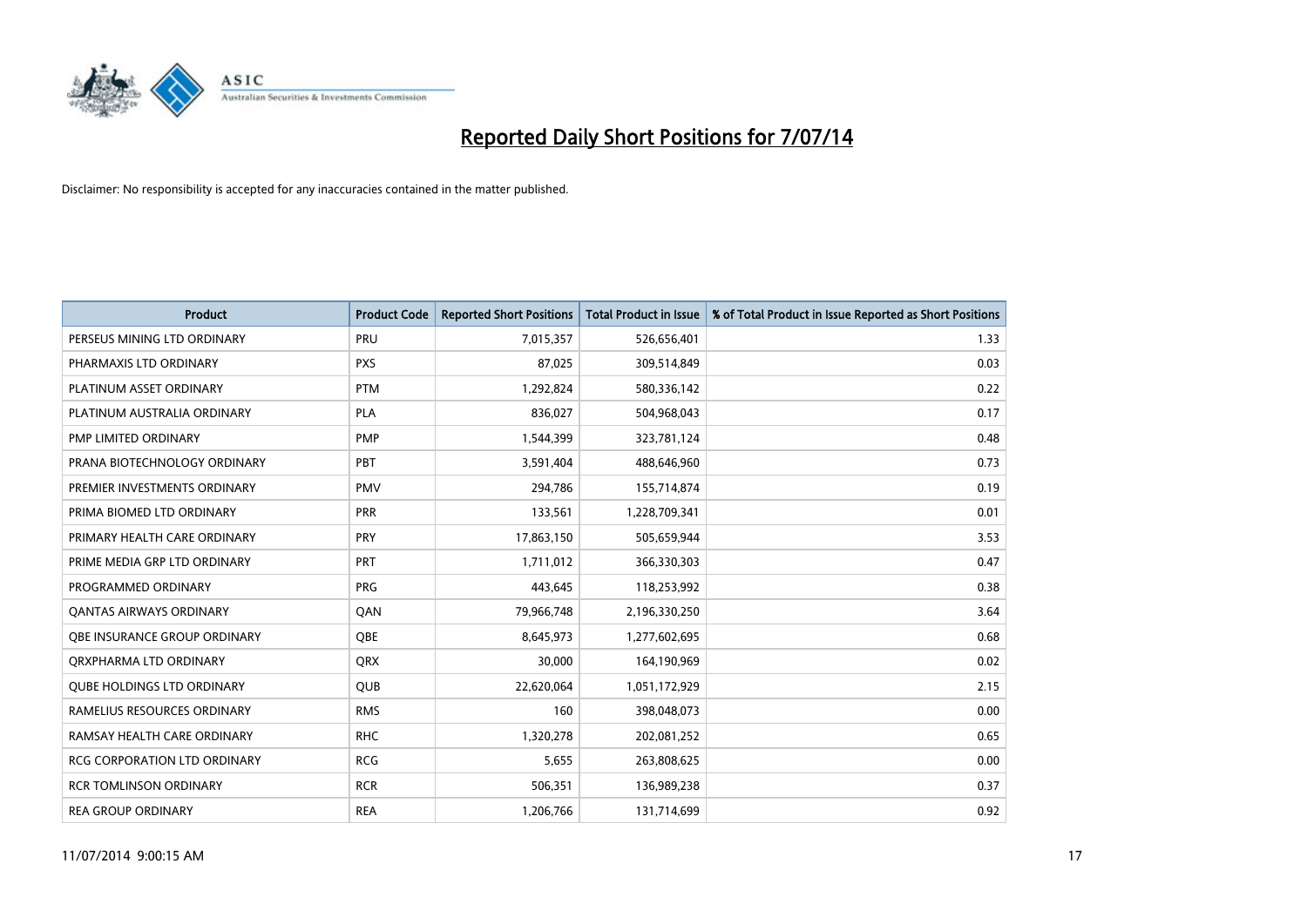

| <b>Product</b>                      | <b>Product Code</b> | <b>Reported Short Positions</b> | <b>Total Product in Issue</b> | % of Total Product in Issue Reported as Short Positions |
|-------------------------------------|---------------------|---------------------------------|-------------------------------|---------------------------------------------------------|
| <b>RECALL HOLDINGS LTD ORDINARY</b> | <b>REC</b>          | 5,845,514                       | 312,903,583                   | 1.87                                                    |
| <b>RECKON LIMITED ORDINARY</b>      | <b>RKN</b>          | 1,294,162                       | 126,913,066                   | 1.02                                                    |
| <b>RED 5 LIMITED ORDINARY</b>       | <b>RED</b>          | 174,740                         | 759,451,008                   | 0.02                                                    |
| RED FORK ENERGY ORDINARY            | <b>RFE</b>          | 708,010                         | 501,051,719                   | 0.14                                                    |
| REDBANK ENERGY LTD ORDINARY         | <b>AEJ</b>          | 13                              | 786,287                       | 0.00                                                    |
| REED RESOURCES LTD ORDINARY         | <b>RDR</b>          | 1,015                           | 523,453,895                   | 0.00                                                    |
| <b>REGIS RESOURCES ORDINARY</b>     | <b>RRL</b>          | 37,344,010                      | 499,744,095                   | 7.47                                                    |
| RESMED INC CDI 10:1                 | <b>RMD</b>          | 36,855,037                      | 1,402,915,440                 | 2.63                                                    |
| <b>RESOLUTE MINING ORDINARY</b>     | <b>RSG</b>          | 9,967,467                       | 641,189,223                   | 1.55                                                    |
| <b>RESOURCE GENERATION ORDINARY</b> | <b>RES</b>          | 1,220                           | 581,380,338                   | 0.00                                                    |
| RETAIL FOOD GROUP ORDINARY          | <b>RFG</b>          | 6,909,434                       | 144,868,508                   | 4.77                                                    |
| REX MINERALS LIMITED ORDINARY       | <b>RXM</b>          | 644,351                         | 220,519,784                   | 0.29                                                    |
| RIO TINTO LIMITED ORDINARY          | <b>RIO</b>          | 4,254,933                       | 435,758,720                   | 0.98                                                    |
| ROC OIL COMPANY ORDINARY            | <b>ROC</b>          | 3,240,075                       | 687,618,400                   | 0.47                                                    |
| ROYAL WOLF HOLDINGS ORDINARY        | <b>RWH</b>          | 213,637                         | 100,387,052                   | 0.21                                                    |
| RUBIK FINANCIAL LTD. ORDINARY       | <b>RFL</b>          | 41,052                          | 340,999,914                   | 0.01                                                    |
| <b>RURALCO HOLDINGS ORDINARY</b>    | <b>RHL</b>          | 3,658                           | 77,291,069                    | 0.00                                                    |
| SAI GLOBAL LIMITED ORDINARY         | SAI                 | 423,145                         | 210,815,541                   | 0.20                                                    |
| SALMAT LIMITED ORDINARY             | <b>SLM</b>          | 54                              | 159,812,799                   | 0.00                                                    |
| SAMSON OIL & GAS LTD ORDINARY       | <b>SSN</b>          | 19,880,960                      | 2,837,756,933                 | 0.70                                                    |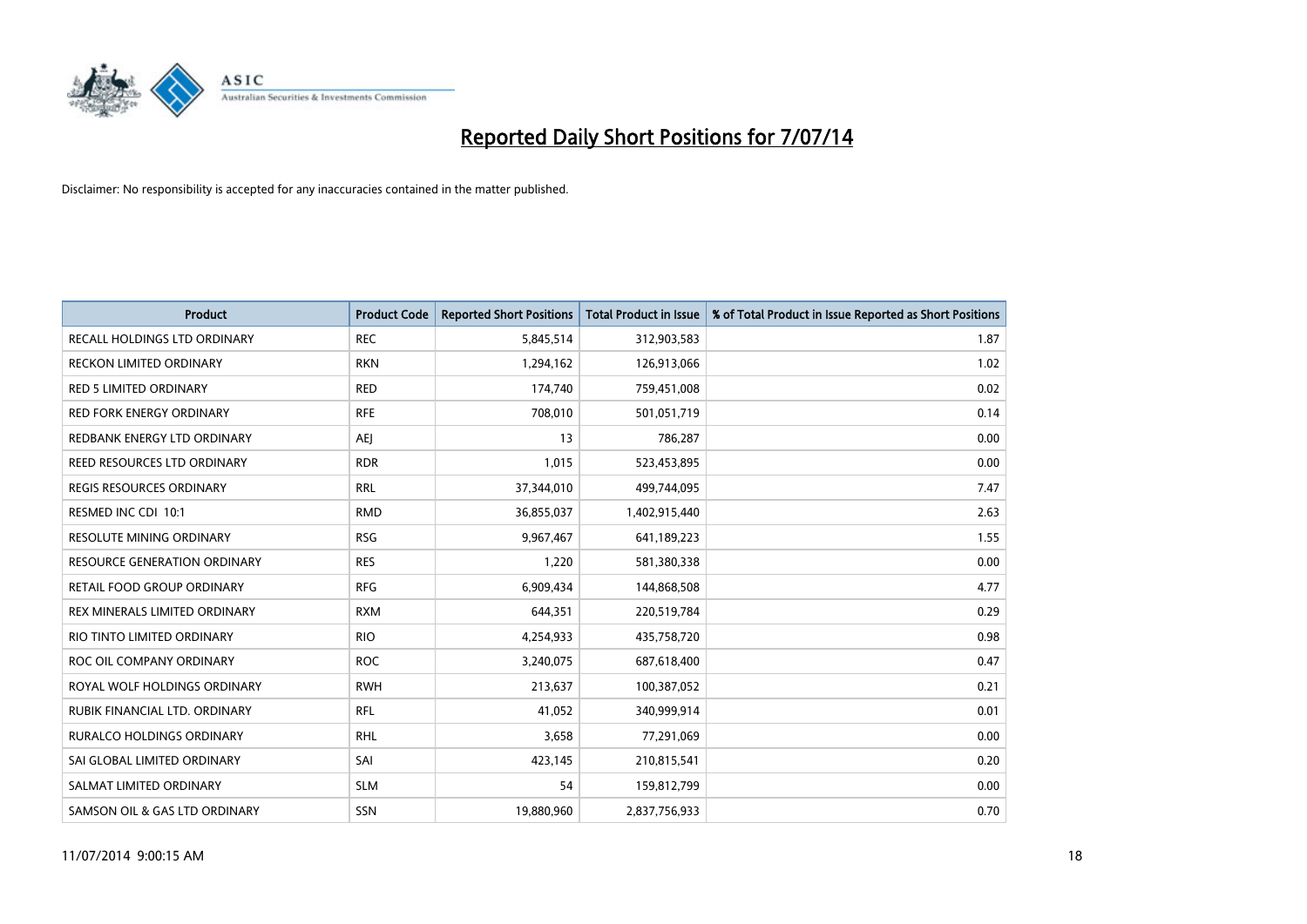

| <b>Product</b>                        | <b>Product Code</b> | <b>Reported Short Positions</b> | <b>Total Product in Issue</b> | % of Total Product in Issue Reported as Short Positions |
|---------------------------------------|---------------------|---------------------------------|-------------------------------|---------------------------------------------------------|
| SANDFIRE RESOURCES ORDINARY           | <b>SFR</b>          | 1,627,093                       | 155,640,968                   | 1.05                                                    |
| SANTOS LTD ORDINARY                   | <b>STO</b>          | 5,700,318                       | 975,950,694                   | 0.58                                                    |
| SARACEN MINERAL ORDINARY              | <b>SAR</b>          | 707,278                         | 792,784,738                   | 0.09                                                    |
| SCA PROPERTY GROUP STAPLED SECURITIES | SCP                 | 34,483,428                      | 648,628,320                   | 5.32                                                    |
| <b>SCENTRE GRP STAPLED</b>            | SCG                 | 6,796,160                       | 5,324,296,678                 | 0.13                                                    |
| SEDGMAN LIMITED ORDINARY              | <b>SDM</b>          | 1,823,945                       | 227,059,277                   | 0.80                                                    |
| SEEK LIMITED ORDINARY                 | <b>SEK</b>          | 9,464,648                       | 340,459,756                   | 2.78                                                    |
| SELECT HARVESTS ORDINARY              | <b>SHV</b>          | 251,116                         | 57,999,427                    | 0.43                                                    |
| SENEX ENERGY LIMITED ORDINARY         | <b>SXY</b>          | 7,765,778                       | 1,147,010,917                 | 0.68                                                    |
| SERVCORP LIMITED ORDINARY             | SRV                 | 3,848                           | 98,432,275                    | 0.00                                                    |
| SERVICE STREAM ORDINARY               | SSM                 | 30                              | 386,389,873                   | 0.00                                                    |
| SEVEN GROUP HOLDINGS ORDINARY         | <b>SVW</b>          | 283,482                         | 302,691,886                   | 0.09                                                    |
| SEVEN WEST MEDIA LTD ORDINARY         | <b>SWM</b>          | 9,189,064                       | 999,160,872                   | 0.92                                                    |
| SEYMOUR WHYTE LTD ORDINARY            | SWL                 | 661                             | 87,647,595                    | 0.00                                                    |
| SFG AUSTRALIA LTD ORDINARY            | <b>SFW</b>          | 2,103,543                       | 734,531,160                   | 0.29                                                    |
| SG FLEET GROUP LTD ORDINARY           | SGF                 | 738,005                         | 242,691,826                   | 0.30                                                    |
| SIGMA PHARMACEUTICAL ORDINARY         | <b>SIP</b>          | 17,978,845                      | 1,112,511,644                 | 1.62                                                    |
| SILEX SYSTEMS ORDINARY                | <b>SLX</b>          | 3,694,312                       | 170,367,734                   | 2.17                                                    |
| SILVER CHEF LIMITED ORDINARY          | <b>SIV</b>          | 82,957                          | 29,469,492                    | 0.28                                                    |
| SILVER LAKE RESOURCE ORDINARY         | <b>SLR</b>          | 17,318,544                      | 503,233,971                   | 3.44                                                    |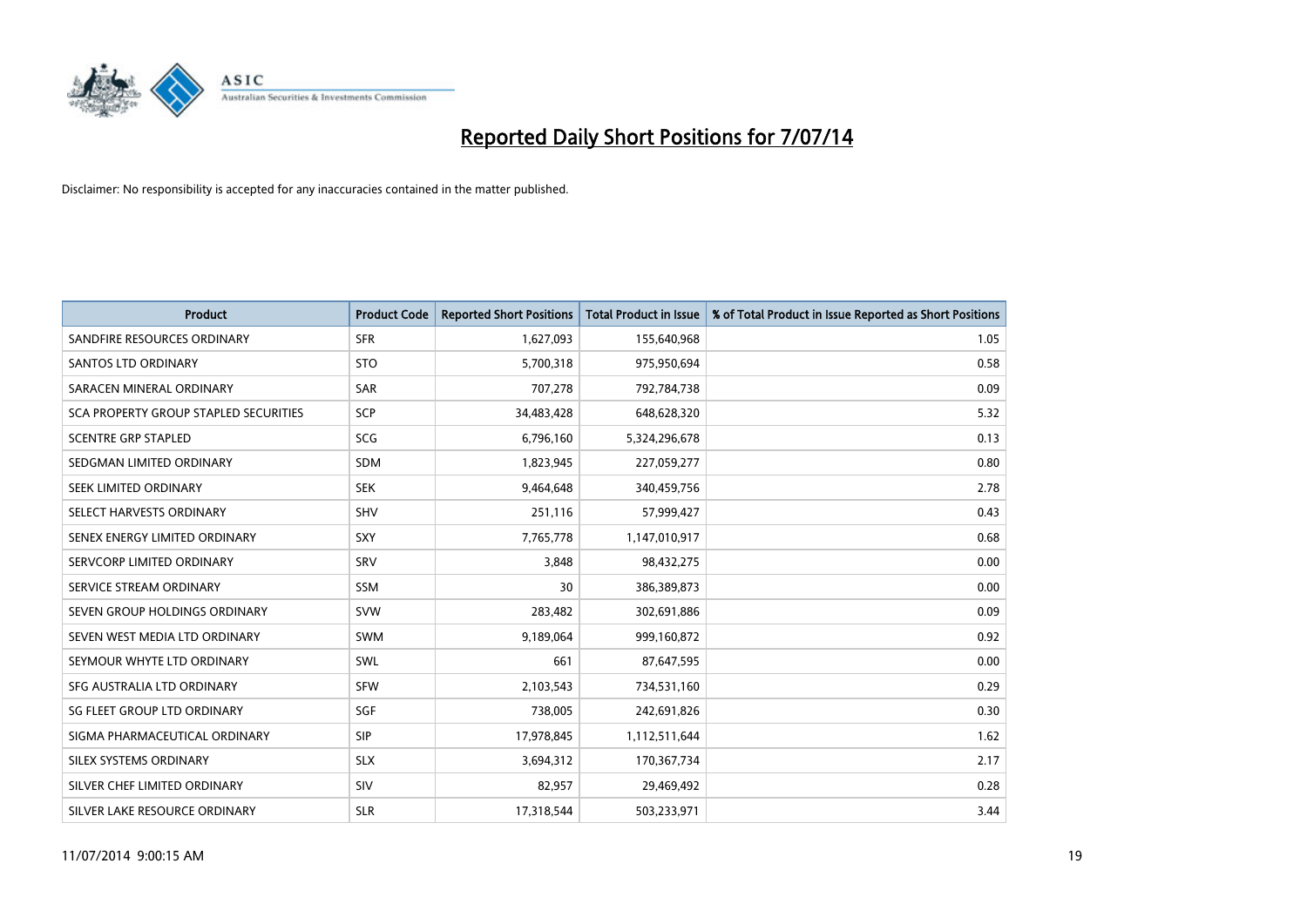

| <b>Product</b>                           | <b>Product Code</b> | <b>Reported Short Positions</b> | <b>Total Product in Issue</b> | % of Total Product in Issue Reported as Short Positions |
|------------------------------------------|---------------------|---------------------------------|-------------------------------|---------------------------------------------------------|
| SIMS METAL MGMT LTD ORDINARY             | SGM                 | 11,725,706                      | 204,604,433                   | 5.73                                                    |
| SINGAPORE TELECOMM. CHESS DEPOSITARY INT | SGT                 | 10,672,419                      | 138,054,754                   | 7.73                                                    |
| SINO GAS ENERGY ORDINARY                 | <b>SEH</b>          | 2,221,572                       | 1,530,457,040                 | 0.15                                                    |
| SIRIUS RESOURCES NL ORDINARY             | <b>SIR</b>          | 11,743,129                      | 262,044,586                   | 4.48                                                    |
| SIRTEX MEDICAL ORDINARY                  | <b>SRX</b>          | 79,116                          | 56,108,439                    | 0.14                                                    |
| SKILLED GROUP LTD ORDINARY               | <b>SKE</b>          | 1,848,086                       | 235,254,496                   | 0.79                                                    |
| <b>SKY NETWORK ORDINARY</b>              | <b>SKT</b>          | 162,973                         | 389,139,785                   | 0.04                                                    |
| SKYCITY ENT GRP LTD ORDINARY             | <b>SKC</b>          | 6,288,061                       | 582,088,094                   | 1.08                                                    |
| <b>SLATER &amp; GORDON ORDINARY</b>      | SGH                 | 7,011,251                       | 204,338,625                   | 3.43                                                    |
| SMARTGRP CORPORATION ORDINARY            | <b>SIQ</b>          | 325,000                         | 101,461,150                   | 0.32                                                    |
| SMS MANAGEMENT, ORDINARY                 | SMX                 | 3,312,101                       | 70,099,763                    | 4.72                                                    |
| SONIC HEALTHCARE ORDINARY                | SHL                 | 2,958,844                       | 400,811,556                   | 0.74                                                    |
| SOUL PATTINSON (W.H) ORDINARY            | SOL                 | 13,126                          | 239,395,320                   | 0.01                                                    |
| SP AUSNET STAPLED SECURITIES             | SPN                 | 37,929,333                      | 3,425,244,162                 | 1.11                                                    |
| SPARK INFRASTRUCTURE STAPLED US PROHIBT. | SKI                 | 18,861,889                      | 1,466,360,128                 | 1.29                                                    |
| SPDR 200 FUND ETF UNITS                  | <b>STW</b>          | 16,677                          | 46,026,368                    | 0.04                                                    |
| SPECIALTY FASHION ORDINARY               | <b>SFH</b>          | 789                             | 192,236,121                   | 0.00                                                    |
| SPOTLESS GRP HLD LTD ORDINARY            | <b>SPO</b>          | 16,710,953                      | 1,098,290,178                 | 1.52                                                    |
| ST BARBARA LIMITED ORDINARY              | <b>SBM</b>          | 14,152,867                      | 488,074,077                   | 2.90                                                    |
| STARPHARMA HOLDINGS ORDINARY             | SPL                 | 14,174,759                      | 285,109,680                   | 4.97                                                    |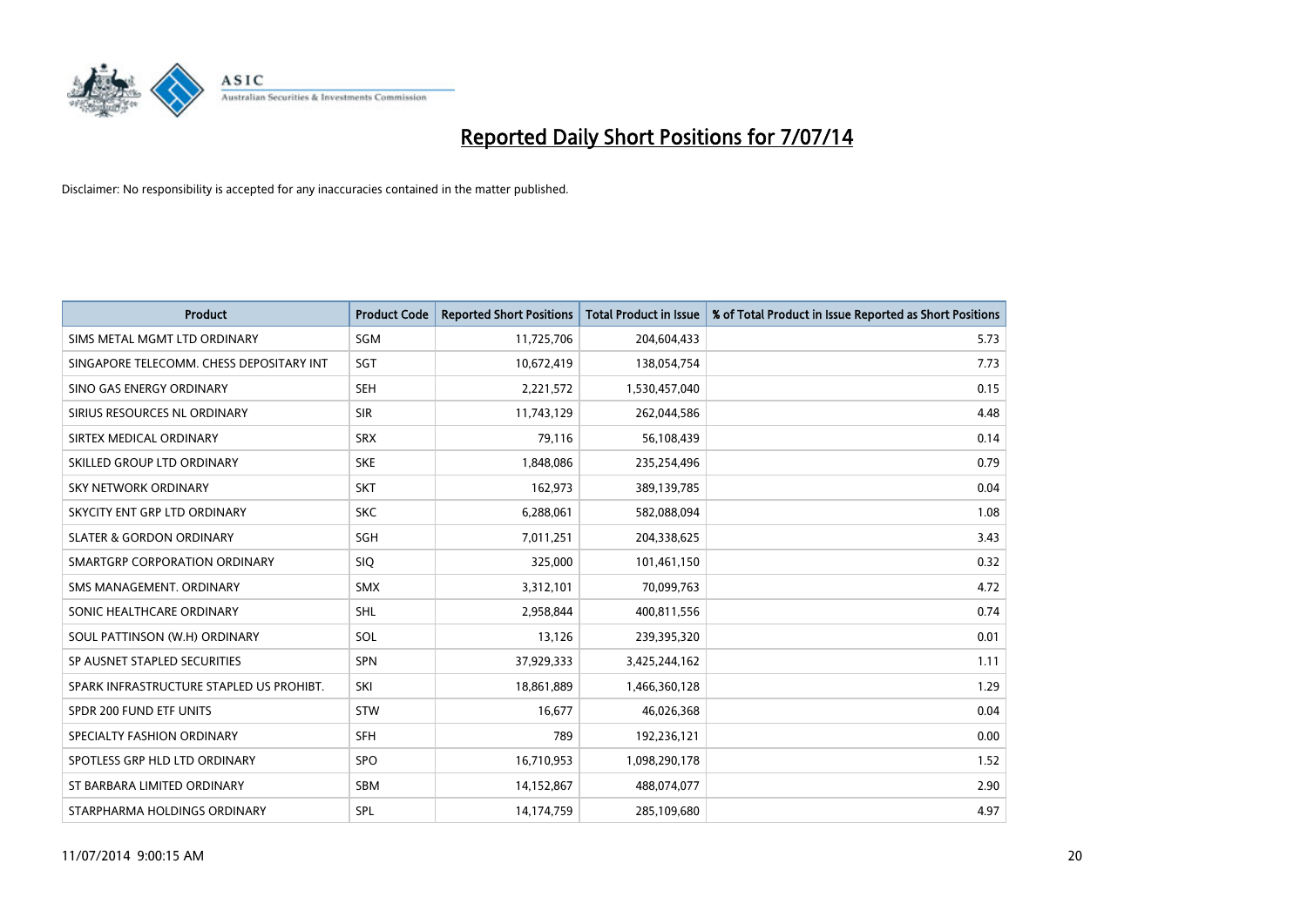

| <b>Product</b>                      | <b>Product Code</b> | <b>Reported Short Positions</b> | <b>Total Product in Issue</b> | % of Total Product in Issue Reported as Short Positions |
|-------------------------------------|---------------------|---------------------------------|-------------------------------|---------------------------------------------------------|
| STEADFAST GROUP LTD ORDINARY        | <b>SDF</b>          | 4,112,748                       | 501,638,307                   | 0.82                                                    |
| STH CRS ELECT ENGNR ORDINARY        | <b>SXE</b>          | 19,573                          | 161,523,130                   | 0.01                                                    |
| STHN CROSS MEDIA ORDINARY           | <b>SXL</b>          | 25,230,046                      | 705,246,986                   | 3.58                                                    |
| STOCKLAND UNITS/ORD STAPLED         | <b>SGP</b>          | 11,278,244                      | 2,326,978,560                 | 0.48                                                    |
| STRAITS RES LTD. ORDINARY           | SRO                 | 28.747                          | 1,217,730,293                 | 0.00                                                    |
| STRIKE ENERGY LTD ORDINARY          | <b>STX</b>          | 3,727                           | 833,330,946                   | 0.00                                                    |
| <b>STW COMMUNICATIONS ORDINARY</b>  | SGN                 | 3,578,965                       | 403,828,512                   | 0.89                                                    |
| SUNCORP GROUP LTD ORDINARY          | <b>SUN</b>          | 9,470,505                       | 1,286,600,980                 | 0.74                                                    |
| SUNDANCE ENERGY ORDINARY            | <b>SEA</b>          | 9,653,650                       | 548,714,663                   | 1.76                                                    |
| SUNDANCE RESOURCES ORDINARY         | <b>SDL</b>          | 83,114,965                      | 3,082,028,456                 | 2.70                                                    |
| SUNLAND GROUP LTD ORDINARY          | <b>SDG</b>          | 169,103                         | 181,710,087                   | 0.09                                                    |
| SUPER RET REP LTD ORDINARY          | <b>SUL</b>          | 4,620,974                       | 196,731,620                   | 2.35                                                    |
| SYD AIRPORT STAPLED US PROHIBIT.    | <b>SYD</b>          | 14,906,449                      | 2,216,216,041                 | 0.67                                                    |
| SYRAH RESOURCES ORDINARY            | <b>SYR</b>          | 6,431,765                       | 162,500,614                   | 3.96                                                    |
| TABCORP HOLDINGS LTD ORDINARY       | <b>TAH</b>          | 14,781,059                      | 762,954,019                   | 1.94                                                    |
| TAP OIL LIMITED ORDINARY            | <b>TAP</b>          | 34,591                          | 243,150,627                   | 0.01                                                    |
| TASSAL GROUP LIMITED ORDINARY       | <b>TGR</b>          | 594,244                         | 146,507,029                   | 0.41                                                    |
| <b>TATTS GROUP LTD ORDINARY</b>     | <b>TTS</b>          | 33,086,384                      | 1,434,447,341                 | 2.31                                                    |
| <b>TECHNOLOGY ONE ORDINARY</b>      | <b>TNE</b>          | 36,556                          | 307,751,455                   | 0.01                                                    |
| <b>TELECOM CORPORATION ORDINARY</b> | <b>TEL</b>          | 8,154,775                       | 1,828,530,844                 | 0.45                                                    |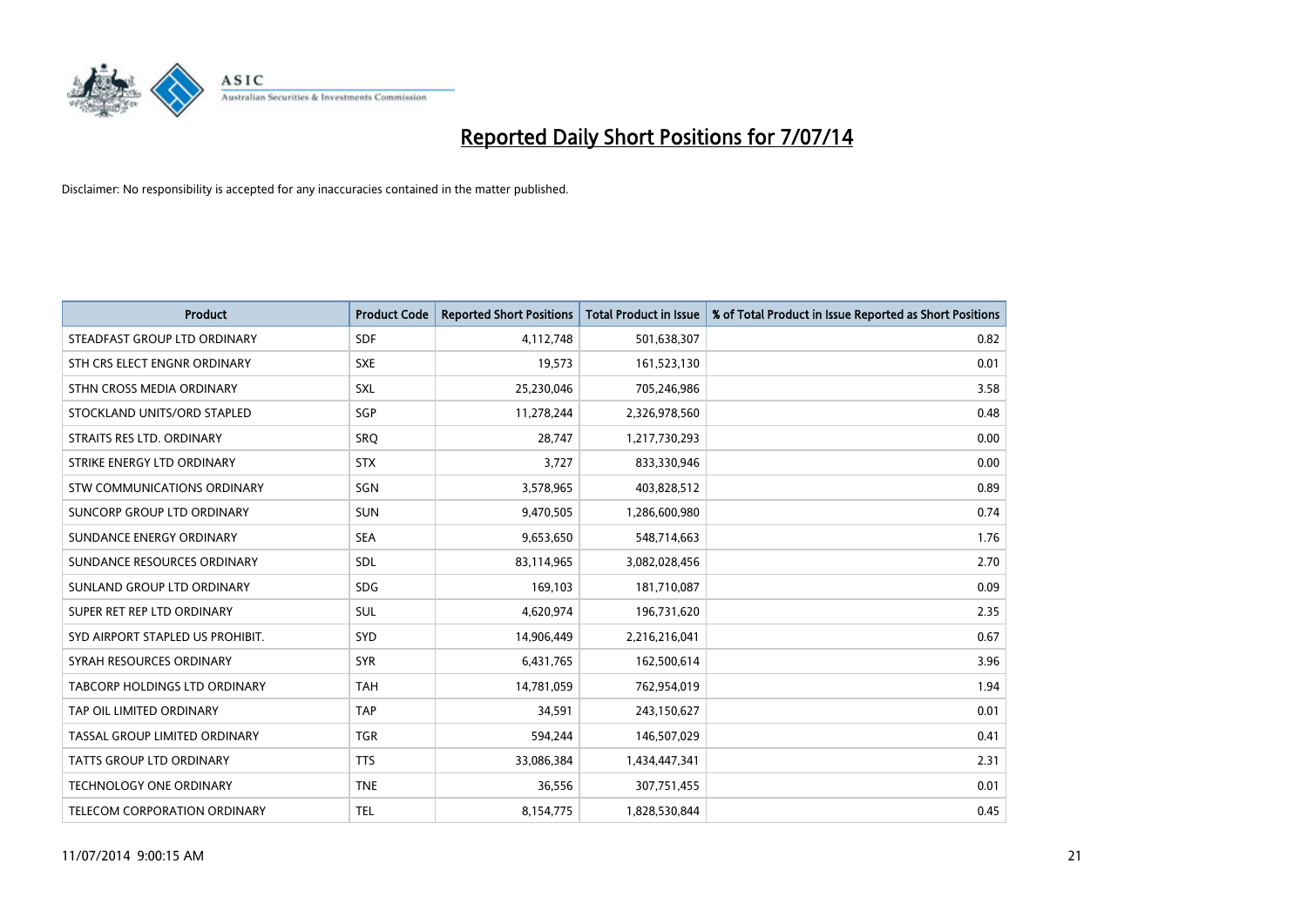

| <b>Product</b>                       | <b>Product Code</b> | <b>Reported Short Positions</b> | <b>Total Product in Issue</b> | % of Total Product in Issue Reported as Short Positions |
|--------------------------------------|---------------------|---------------------------------|-------------------------------|---------------------------------------------------------|
| <b>TELSTRA CORPORATION, ORDINARY</b> | <b>TLS</b>          | 35,077,583                      | 12,443,074,357                | 0.28                                                    |
| TEN NETWORK HOLDINGS ORDINARY        | <b>TEN</b>          | 174,468,126                     | 2,630,984,596                 | 6.63                                                    |
| TERANGA GOLD CORP CDI 1:1            | <b>TGZ</b>          | 61,509                          | 95,839,726                    | 0.06                                                    |
| TFS CORPORATION LTD ORDINARY         | <b>TFC</b>          | 1,717,751                       | 324,157,408                   | 0.53                                                    |
| THE PAS GROUP LTD ORDINARY           | PGR                 | 947,389                         | 136,690,860                   | 0.69                                                    |
| THE REJECT SHOP ORDINARY             | <b>TRS</b>          | 3,395,578                       | 28,844,648                    | 11.77                                                   |
| TIGER RESOURCES ORDINARY             | <b>TGS</b>          | 4,202,907                       | 898,784,227                   | 0.47                                                    |
| TITAN ENERGY SERVICE ORDINARY        | <b>TTN</b>          | 20,000                          | 50,585,915                    | 0.04                                                    |
| TOLL HOLDINGS LTD ORDINARY           | <b>TOL</b>          | 29,704,023                      | 717,133,875                   | 4.14                                                    |
| TOX FREE SOLUTIONS ORDINARY          | <b>TOX</b>          | 3,906,509                       | 133,752,359                   | 2.92                                                    |
| TPG TELECOM LIMITED ORDINARY         | <b>TPM</b>          | 10,641,251                      | 793,808,141                   | 1.34                                                    |
| <b>TRADE ME GROUP ORDINARY</b>       | <b>TME</b>          | 2,451,562                       | 396,584,956                   | 0.62                                                    |
| TRANSFIELD SERVICES ORDINARY         | <b>TSE</b>          | 28,363,304                      | 512,457,716                   | 5.53                                                    |
| TRANSPACIFIC INDUST, ORDINARY        | <b>TPI</b>          | 935,976                         | 1,579,323,967                 | 0.06                                                    |
| TRANSURBAN GROUP TRIPLE STAPLED SEC. | TCL                 | 13,334,083                      | 1,896,384,069                 | 0.70                                                    |
| <b>TREASURY GROUP ORDINARY</b>       | <b>TRG</b>          | 28,060                          | 23,070,755                    | 0.12                                                    |
| TREASURY WINE ESTATE ORDINARY        | <b>TWE</b>          | 28,436,353                      | 649,427,560                   | 4.38                                                    |
| TRITON MIN LTD ORDINARY              | <b>TON</b>          | 70.100                          | 271,827,597                   | 0.03                                                    |
| TROY RESOURCES LTD ORDINARY          | <b>TRY</b>          | 2,434,828                       | 195,034,997                   | 1.25                                                    |
| UGL LIMITED ORDINARY                 | UGL                 | 18,320,956                      | 166,511,240                   | 11.00                                                   |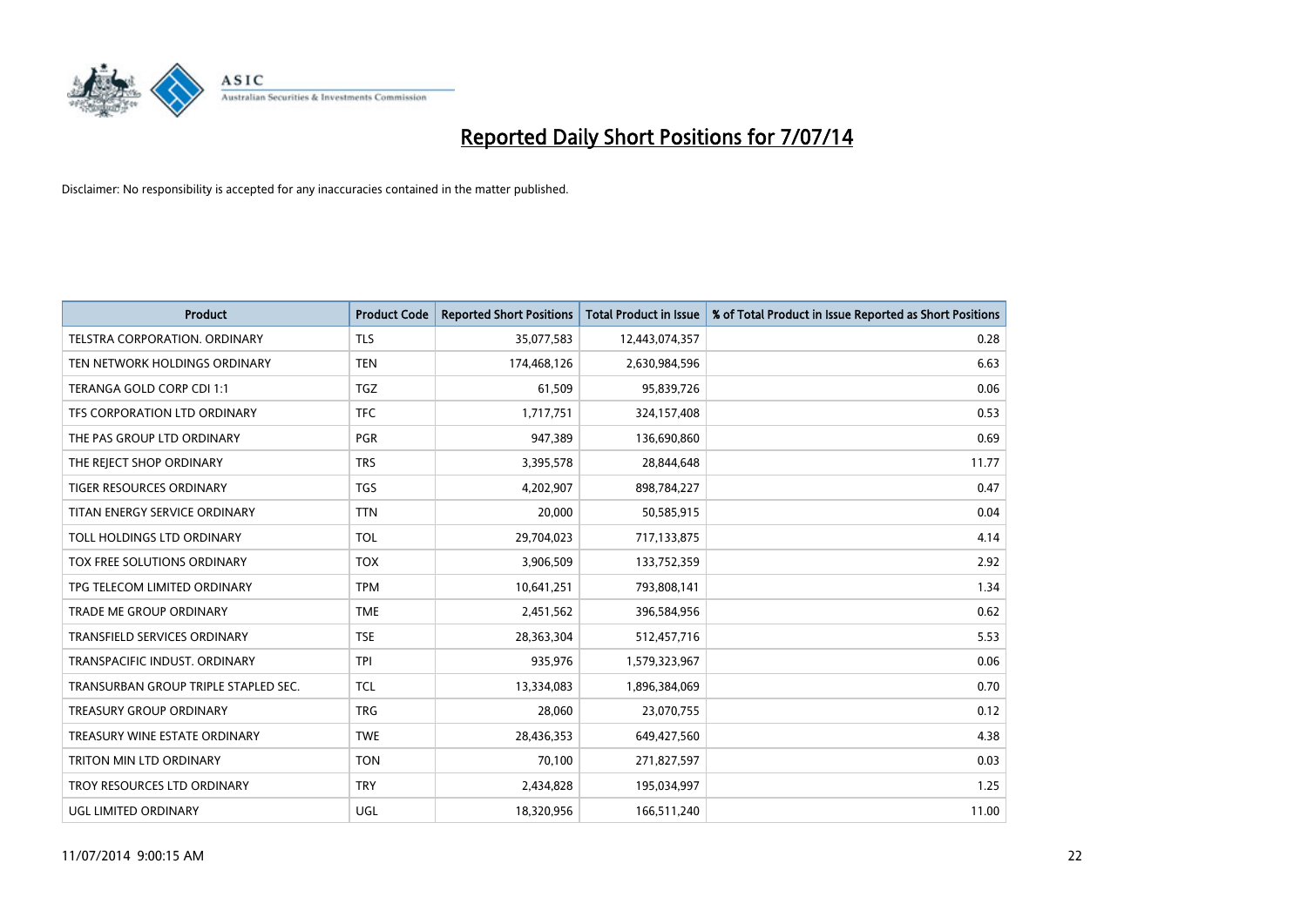

| <b>Product</b>                       | <b>Product Code</b> | <b>Reported Short Positions</b> | <b>Total Product in Issue</b> | % of Total Product in Issue Reported as Short Positions |
|--------------------------------------|---------------------|---------------------------------|-------------------------------|---------------------------------------------------------|
| UNILIFE CORPORATION CDI 6:1          | <b>UNS</b>          | 120,000                         | 268,300,092                   | 0.04                                                    |
| URANEX LIMITED ORDINARY              | <b>UNX</b>          | 86,621                          | 262,089,567                   | 0.03                                                    |
| US MASTERS RES FUND ORDINARY UNITS   | <b>URF</b>          | 27                              | 263,972,915                   | 0.00                                                    |
| UXC LIMITED ORDINARY                 | <b>UXC</b>          | 3,186,365                       | 322,477,434                   | 0.99                                                    |
| <b>VEDA GROUP LTD ORDINARY</b>       | <b>VED</b>          | 16,813,215                      | 842,055,406                   | 2.00                                                    |
| <b>VILLAGE ROADSHOW LTD ORDINARY</b> | <b>VRL</b>          | 1,288,167                       | 159,504,142                   | 0.81                                                    |
| <b>VIRGIN AUS HLDG LTD ORDINARY</b>  | <b>VAH</b>          | 62,836,789                      | 3,514,825,734                 | 1.79                                                    |
| <b>VIRTUS HEALTH LTD ORDINARY</b>    | <b>VRT</b>          | 3,360,686                       | 79,722,678                    | 4.22                                                    |
| VISION EYE INSTITUTE ORDINARY        | <b>VEI</b>          | 6                               | 161,017,230                   | 0.00                                                    |
| <b>VOCATION LTD ORDINARY</b>         | <b>VET</b>          | 11,802,522                      | 202,899,894                   | 5.82                                                    |
| <b>VOCUS COMMS LTD ORDINARY</b>      | <b>VOC</b>          | 331,400                         | 92,934,834                    | 0.36                                                    |
| WARRNAMBOOL CHEESE ORDINARY          | <b>WCB</b>          | 5,048                           | 56,098,797                    | 0.01                                                    |
| <b>WATPAC LIMITED ORDINARY</b>       | <b>WTP</b>          | 2,615                           | 186,489,922                   | 0.00                                                    |
| <b>WDS LIMITED ORDINARY</b>          | <b>WDS</b>          | 7                               | 144,740,614                   | 0.00                                                    |
| WEBJET LIMITED ORDINARY              | <b>WEB</b>          | 1,614,598                       | 79,397,959                    | 2.03                                                    |
| <b>WESFARMERS LIMITED ORDINARY</b>   | <b>WES</b>          | 5,039,676                       | 1,143,274,951                 | 0.44                                                    |
| <b>WESTERN AREAS LTD ORDINARY</b>    | <b>WSA</b>          | 16,692,181                      | 232,310,014                   | 7.19                                                    |
| WESTERN DESERT RES. ORDINARY         | <b>WDR</b>          | 5,928,332                       | 620,049,919                   | 0.96                                                    |
| WESTERN DESERT RES. RIGHTS 31-MAR-14 | <b>WDRR</b>         | 17,835                          | 120,009,662                   | 0.01                                                    |
| <b>WESTFIELD CORP STAPLED</b>        | WFD                 | 5,763,984                       | 2,078,089,686                 | 0.28                                                    |